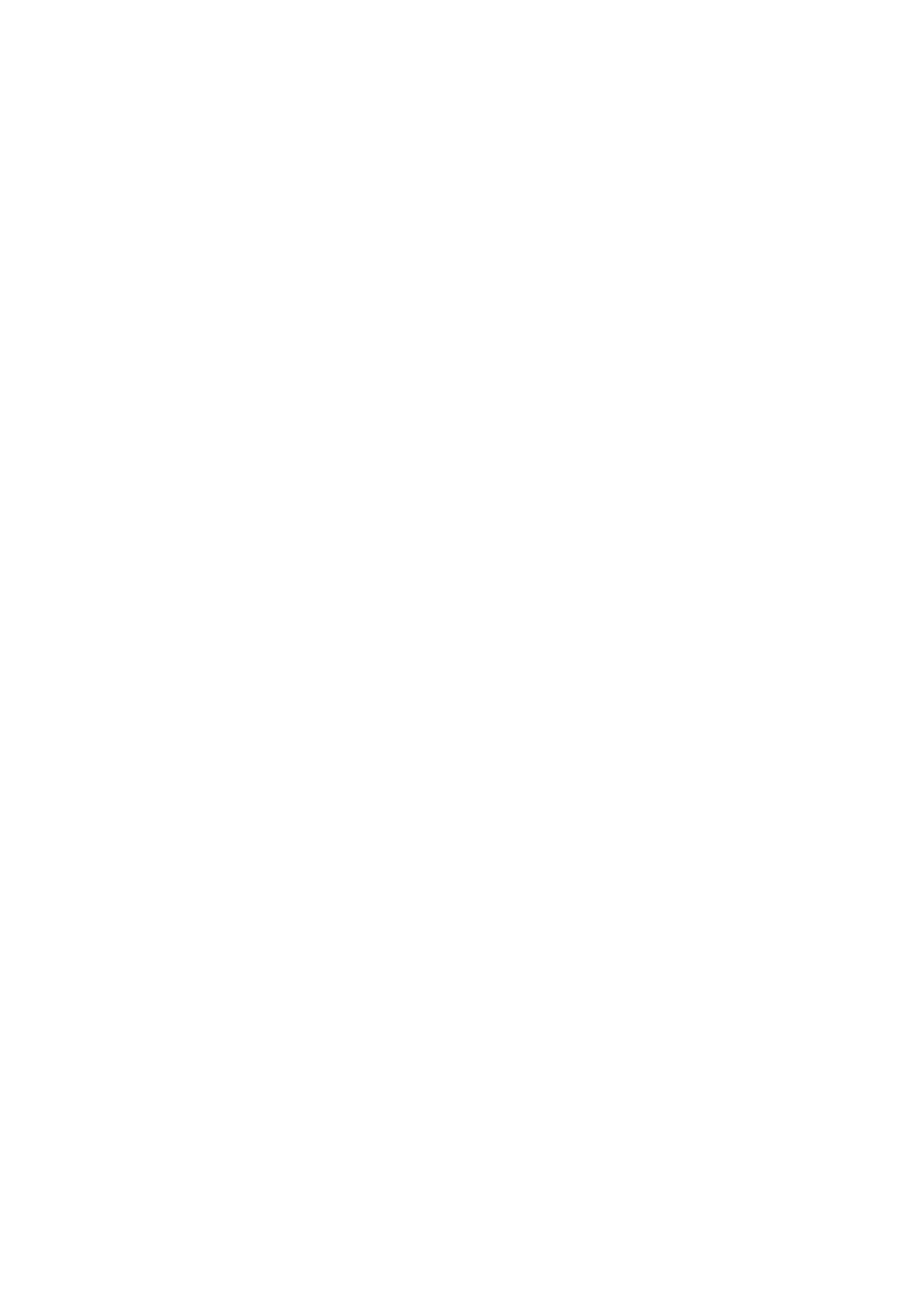جس*تارهای سیاسی معاصر*، پژوهشگاه علوم انسانی و مطالعات فرهنگی فصل نامة علمي (مقالة يژوهشي)، سال يازدهم، شمارة چهارم، زمستان ١٣٩٩، ٢٥–۴۶

کرونا، اقتدار گرایی دیجیتال و بن بستهای لیبرالیسم در فلسفة سياسي غرب

امیر اعتمادی بزرگ\* مصطفى رضائي حسين آبادي \*\*، بهنام گودرزي\*\*\*

#### جكيده

هوش مصنوعی در قرن بیست ویک، عرصه زندگی سیاسی و اجتماعی اغلب مردم جهـان را تحت تأثیر قرار داده است. در غرب نیز افزایش نظارت بـر شـهروندان بـه بهانــه اجــرای قانون ازجمله مهم ترین عرصههای دخالت دولت الکترونیک بهشمار می رود که ادعای اکثــر فلاسفه غرب جدید در رابطه با تضمین آزادی فرد بر اساس پیشرفتهای علــوم تجربــی و ارزش های لیبرال دموکراسی را زیر سوال برده است. با شیوع پاندمی کرونا، استفاده دولت-های غربی ازهوش مصنوعی برای کنترل همهگیری و نظارت بـر اجـرای قــوانین مربــوط، شکلی از اقتدارگرایی دیجیتال را نمایـان سـاخت از جملـه مسـائل مطـرح در ایــن زمینــه استفاده دولتهای غربی از فنـاوری هــوش مصــنوعی بــرای کنتــرل رفتــار فــرد بــه بهانــه پیشگیری و کنترل ویروس کرونا است. بر این اساس مقاله حاضر سعی دارد با بهکـارگیری روش توصیفی و کتابخانهای، به این سوال مهم پاسخ دهد که چگونه از طریق عرصــههــای دولت الکترونیک، دال مرکزی فلسـفه سیاسـی غـرب یعنـی آزادی فـردی محـدود، و بـه اقتدارگرایی دیجیتال منجر شده است؟ یافتهها نشان میدهد دولتهای غربے بابھرهگیـری

<sup>\*</sup> دانشجوی دکتری علوم سیاسی، پژوهشکدهٔ اندیشهٔ سیاسی، انقلاب و تمـدن اسـلامی، پژوهشـگاه علــوم انســانی و مطالعات فرهنگی، etemadi57@ihcs.ac.ir

<sup>\*\*</sup> دانشجوی دکتری علوم سیاسی، پژوهشکدهٔ اندیشهٔ سیاسی، انقلاب و تمدن اسـلامی پژوهشـگاه علــوم انســانی و مطالعات فرهنگی (نویسندهٔ مسئول)، Mu.rezaee@gmail.com

<sup>\*\*\*</sup> کارشناسارشد علوم سیاسی، پژوهشکدهٔ اندیشهٔ سیاسی، انقلاب و تمـدن اسـلامی، پژوهشـگاه علـوم انسـانی و b.goudarzi@ihcs.ac.ir ، فرهنگی، b.goudarzi@ihcs.ac.ir

Copyright © 2018, IHCS (Institute for Humanities and Cultural Studies). This is an Open Access article distributed under the terms of the Creative Commons Attribution 4.0 International, which permits others to download this work, share it with others and Adapt the material for any purpose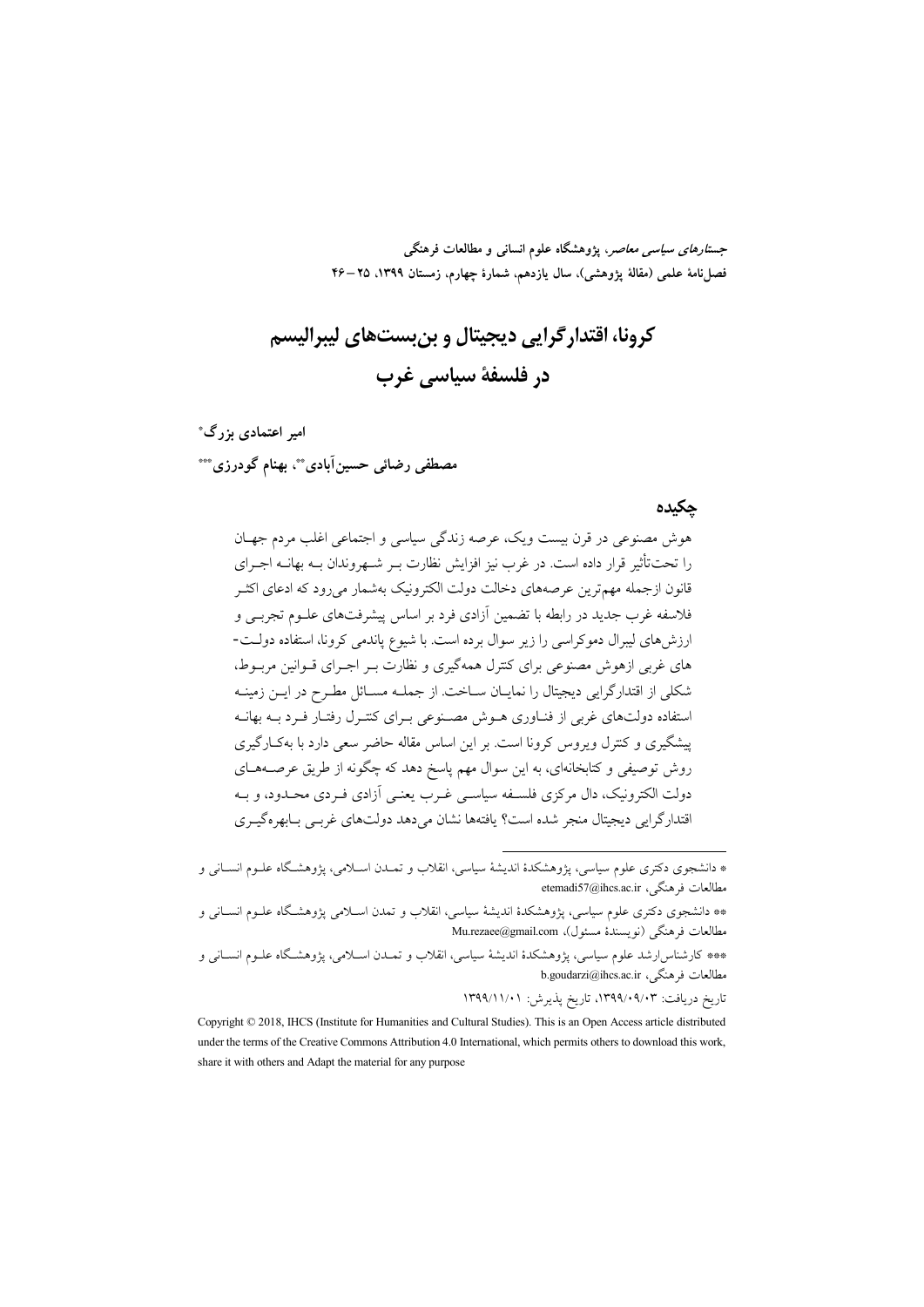از فنآوریهای دیجیتال و تشویق شهروندان به خودسانسوری، کنترل پیش دسـتانه، نقـض اعتبار اجتماعی، دخالت در حوزه خصوصی و مشروعیتبخشی به زندگی ماشینی، فراینــد گذار از لیبرال دموکراسی به اقتدارگرایی دیجیتال را تسریع بخشیدهاند. **کلیدواژهها :** کرونا، آزادی فرد، لیبرال دموکراسی، اقتدارگرایی دیجیتال، غرب.

#### 1. مقدمه

شیوع بیماری کرونا آزمایشی برای میزان کارایی دستآوردهای علمی بشـر در ابتـدای قـرن بیست و یکم به شمار میرود. همانگونه که همه جهان از ابتدای همهگیری کرونا شـاهد آن بوده است، علوم تجربی مخصوصـا ادعاهــای جامعــه پزشــکی و مهندســی پزشــکی غــرب نتوانست از سرایت این بیماری جلوگیری کنـد. تـدوین و اجـرای قـوانین جدیـد، قرنطینـه سراسری و استفاده از قدرت قهریه برای اجـرای آن، اتخـاذ سیاسـتهای ریاضـت اقتصـادی، دورکاری و جداسازی ً در سطح خُرد نشان داد ؛ غرب علاوه بــر دانــش تجربــی، در فلســفه سیاسی خویش با چالش های جدی به هنگام رویداد بحرانی چون کرونـا روبـر اسـت. نگــاه ابزارگرایانه به انسانها همانند جداسازی سالمندان و عـدم ارائــه خـدمات بهداشـتی بــه آنهـا، محدودسازی آزادی فرد و جامعه در حوزههای مختلف نشانگر آن است که فلسـفه سیاســی غرب بیش ازآنکه یک الگوی جهانشمول برای نجـات بشـر باشـد، الگـوی کـلان مـدیریتی حفظ وضعیت موجود بــه کمــک فناوریهــای جدیــد یعنــی هــوش مصــنوعی و تکنولــوژی دبجيتال است.

زندگی سیاس-اجتماعی در غرب با پیشرفت تکنولوژی دیجیتال به گونهای تغییـر کـرده است که دولت به عنوان نظام حاصل از توافق فرد و جامعه ، به نهادی حاکم بـر أنهــا تبــديل شده است.کنترل دیجیتال به عنوان ابزار جدید دولتهای غربـی [مخصوصـا در زمـان شــروع كرونا] ، دو ساحت فردي و اجتماعي را نقض كرده است. (Coleman,2009)در حوزه فيردي سطح بالای از نظارت بر رفتار و حتی اندیشه رخ داده است. دولتها با استفاده از تکنولـوژی دیجیتال که در زندگی روزمره جباری است، توانستهانید بیا تفکیک دادهها و دریافتهای اطلاعاتی سطح تصمیم گیری فردی را کنتیرل نماینید. همچنین در حیوزه اجتمیاعی کنتیرل ديجيتال به هدفگذاري، تعيين اولويتها و خواستههاي جمعـي كمـک کـرده اسـت. فلسـفه سیاسی جدید غرب کـه ادعــای ضــمانت آزادی فـرد در عصـر مــدرن را برعهــده دارد چــه پاسخی برای این مسأله دارد؟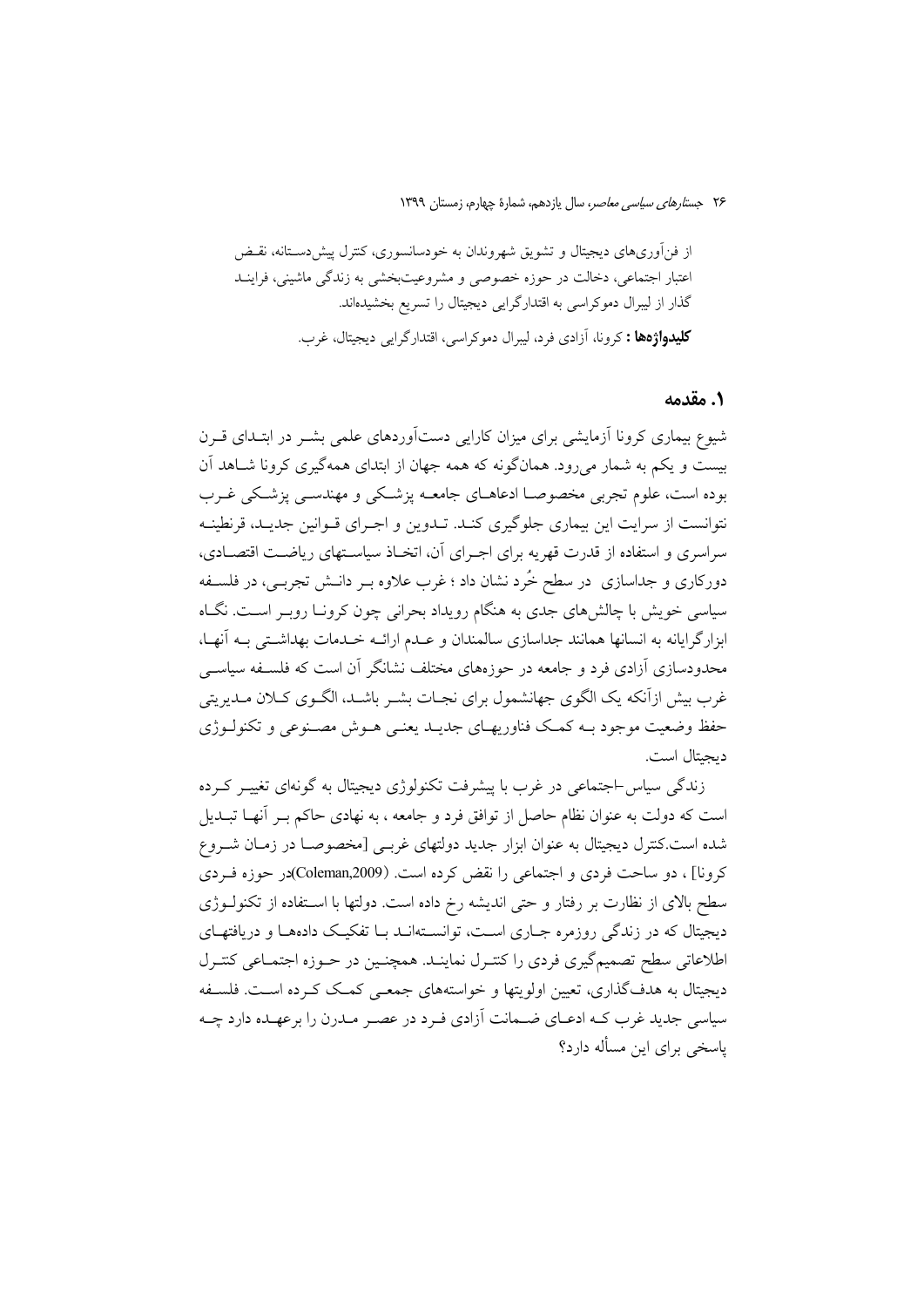فلسفه سیاسی غرب جدید ریشه در آرای ماکیاولی، هــابز، جــان لاک، اســیینوزا، کانــت، ديويد هيوم، ژان ژاک روسو و .... دارد کـه بـا رد اَگـاهي هـاي پيشـيني منـدرج در سـنت و الهيات، مدعى أزادي فرد است. فلسـفه جديـد مـدعى اسـت كـه انسـان مـىتوانـد بوسـيله عقلانیت تجربی، آزادی فردی را در کنار زندگی جمعی و در سایه قانون مشروع که منــتج از قرارداداجتماعی است، تحقق بخشد. (بلوم،۱۳۷۳: ۱۵) در واقع بنیـاد فلسـفه سیاسـی غــرب مخصوصا در آرای قراردادگرایانی همانند کانت بر این مهم تأکید دارد که می توان بــا تفکیــک عقل محض به دو حوزه عقل عملي و نظري ، مســائل تــاريخي مــرتبط بــه أزادي، قــانون و حاکمیت را زمانی که بر اساس دادههای حسی مـورد توجـه واقـع شـوند ، مرتفـع سـاخت. (Macmillan,1980,164) اماامروزه با پیشرفت علوم تجربسی و تسلط دولتهای بـر ابزارهـای کنترل جمعی همانند تکنولوژی دیجیتال و رخرداد بحرانهایی همانند شـیوع بیمـاری کرونـا، مشاهده می شود کهادعای تحقق آزادی فردی در فلسفه سیاسی غرب با بن بستهای بیشــماری روبرو است.

مسأله دیگر در رابطه با نسبت اقتدارگرایی دیجیتال و فلســفه سیاســی جدیــد غــرب، بــه ادعاهای فلسفی مخصوصا در اندیشه قراردادگرایان بازمیگردد که علوم تجربـی ایــن امکــان را به فرد، جامعه و دولت میدهد که در یک قرارداد سه جانبه ، اخلاقی رفتار کننـد. امـروزه دولتهای غربی با تسلط مطلق بر تکنولوژی دیجیتـال، ادعــای آزادی فــرد در فلســفه سیاســی غرب را با چالش جدی روبرو ساختهاند. رواج استفاده از تکنولوژی دیجیتال توسط دولتهـا برای نظارت بر رفتار فردی و جمعیبه امری قانونی و مشروع تبدیل شده که با بنیـاد فلسـفی اخلاقی این دولتها که مدعی رفتار اخلاقی و قانونی دولت در برابر فـرد و جامعـه اسـت، در تضاد كامل بوده و دولت به بهانه حفظ امنیت و سلامت، ناقض پیشتر توافقات خود بـا فـرد و جامعه شده است.

چالش دیگرفلسفه سیاسی غرب در عصـر اقتـدارگرایی دیجیتـال حاکمیـت نقـض ایـده خودمختاری یا «دگرآیینی»است. در فلسفه سیاسـی غــرب، دگرآیینــی حــوزه گســتردهتــر از آزادی عقیده ً را در برمی گیرد و به هر نوع ارادهای که متفـاوت از اراده جمـع اسـت و بایــد مورد احترام واقعشود، اشاره دارد. (کانت،۱۳۸۹: ٤٣٢)این مهم در فلسفه سیاســی جــان لاک، کانت و روسو مورد تأکید قرارگرفته است.موضع دولتهای غربی با شـیوع کرونــا نســبت بــه دگراندیشی در مورد چگونگی کنترل و مواجهه با ایــن بیمــاری چگونــه بــوده اســت؟ اکثــر سیاستگذاریها با شیوع کرونا هر نوع دگرآیینی در مورد کنترل بیماری را ممنوع سـاخته و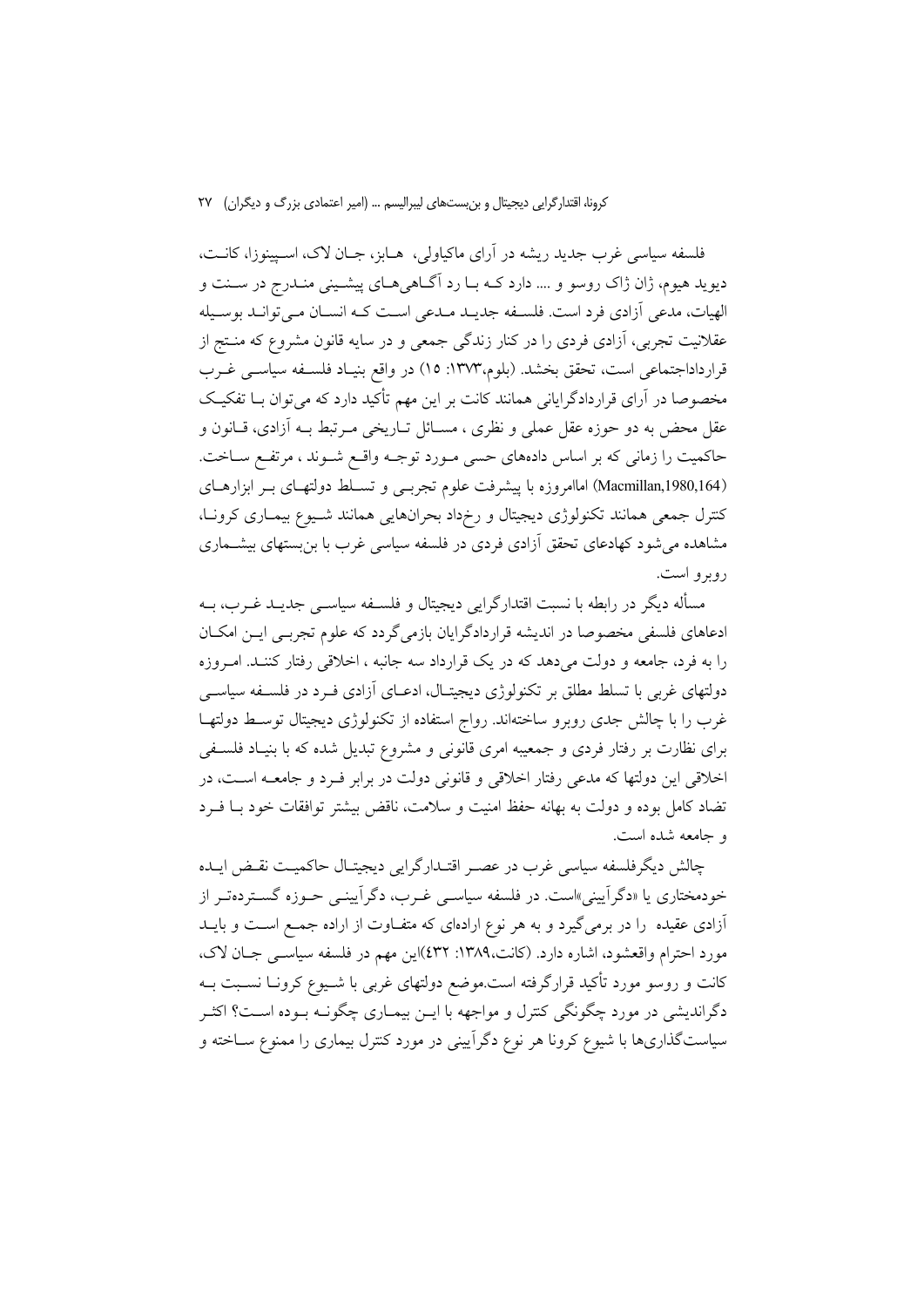فقط راهکارهای حاکمیتی برپایه دادههـای علــوم تجربــی حاصــل از تحقیقــات دانشــگاهی و آزمایشگاهی و دستگاههای تصمیمساز دولتی را پذیرفتهانــد. بــه عبــارت دیگــر اقتــدارگرایی علوم تجربی در قالب تکنولوژی دیجیتال هر نوع ایده مواجهه با بیماری کرونا را بـه حاشـیه رانده و فقط بر نوع خاصی از دادههای علمی تأکید دارد کـه مـرتبط بـا حاکمیـت دولتهـای غربی است. فلسفه سیاسی غرب چه راهکاری برای برون رفت ازاین معضل ارائه مـیدهـد؟ ياسخ به سوالات مطرح هدف مقاله حاضر است كه در مبحث ييشـينه تحقيـق، اقتـدارگرايي ديجيتال و آزادي فرد، تبيين و تحليل يافتهها به تفصيل آمده است.

### ٢. يبشينة تحقيق

بن بستهای فلسفه سیاسی غربدر یافتننسبت فرد باجامعـه، دولـت و تکنولــوژی طــی قــرن بیستم و ابتدای قرن بیست ویک توسط جامعـهشناسـان سیاسـی، فلاسـفه، زبـانشناسـان و دانشمندان دیگر علوم مـورد مطالعــه جــدي قــرار گرفتــه اســت. مهمتــرين و قدرتمنــدترين مطالعات در این زمینه متعلق به جامعهشناسـی ارتباطـات و در آثـار کـارل دویـچ بـا کتـاب «اعصاب حكومت»، ألـوين تـافلر در كتابهـاي «جابجـايي قــدرت و مـوج سـوم»، ايمانوئـل کاستلزدر کتاب «جامعه شبکهای« ، جین کوهن « در کتاب «رسانها، حوزه عمـومی و جامعـه مدنی« ریچارد کیمور «دموکراسی و فضای سایبر» آثار جـان نیزبیـت و پـاتریش آبـردین در کتاب «دنیای ۱۲۰۰۰ مشاهده می شود. این مطالعات نشـان مـی دهـد کـه تکنولـوژی ابـزاری کارآمد در اختیار دولتهای مدرن است که توافق بنیادی در فلسفه سیاســی غــرب بــین آزادی فرد، استقلال جامعه و نمایندگی دولت را زیر سوال برده است.

مطالعات اخیر در رابطه با حاکمیت سایبری، دموکراسی دیجیتال، حکومتهای الکترونیک .<br>آینده چگونگی ارتباط بین اَزادی فرد و نظارت یا دخالت دولت در حوزه عمـومی را مـورد توجه قراردادهاند. به عنوان مثال فرانک وبستر در کتـاب «جامعــه اطلاعــاتی و تکنوکــالچر»، فرانسیس فوکو یاما در کتاب «اَینده پساانســانی»، و هابرمــاس در بحثهــای «تــأثیرات اخلاقــی تغییر ژنوم» مسائل پیش روی انسان غربی در برابر ضاحبان شرکتهای تکنولوژی، و دولتها بــه عنوان تنها و مهمرین نهاد توزیع کننده تکنولوژی و استفاده از آن برای کنتـرل جامعــه و فــرد شناسایی کرده و راهکارهایی در این زمینه ارائه دادهاند.

به عنوان مثال وبستر معتقد است كه حجم بالاي اطلاعات و دسترس بـودن آن، موجـب انتخابهای متعدد فرد مـی شـود، (وبسـتر،۱۳۸۰: ۹۱) فوکویامـا بـاور دارد کـه آزادی فـرد در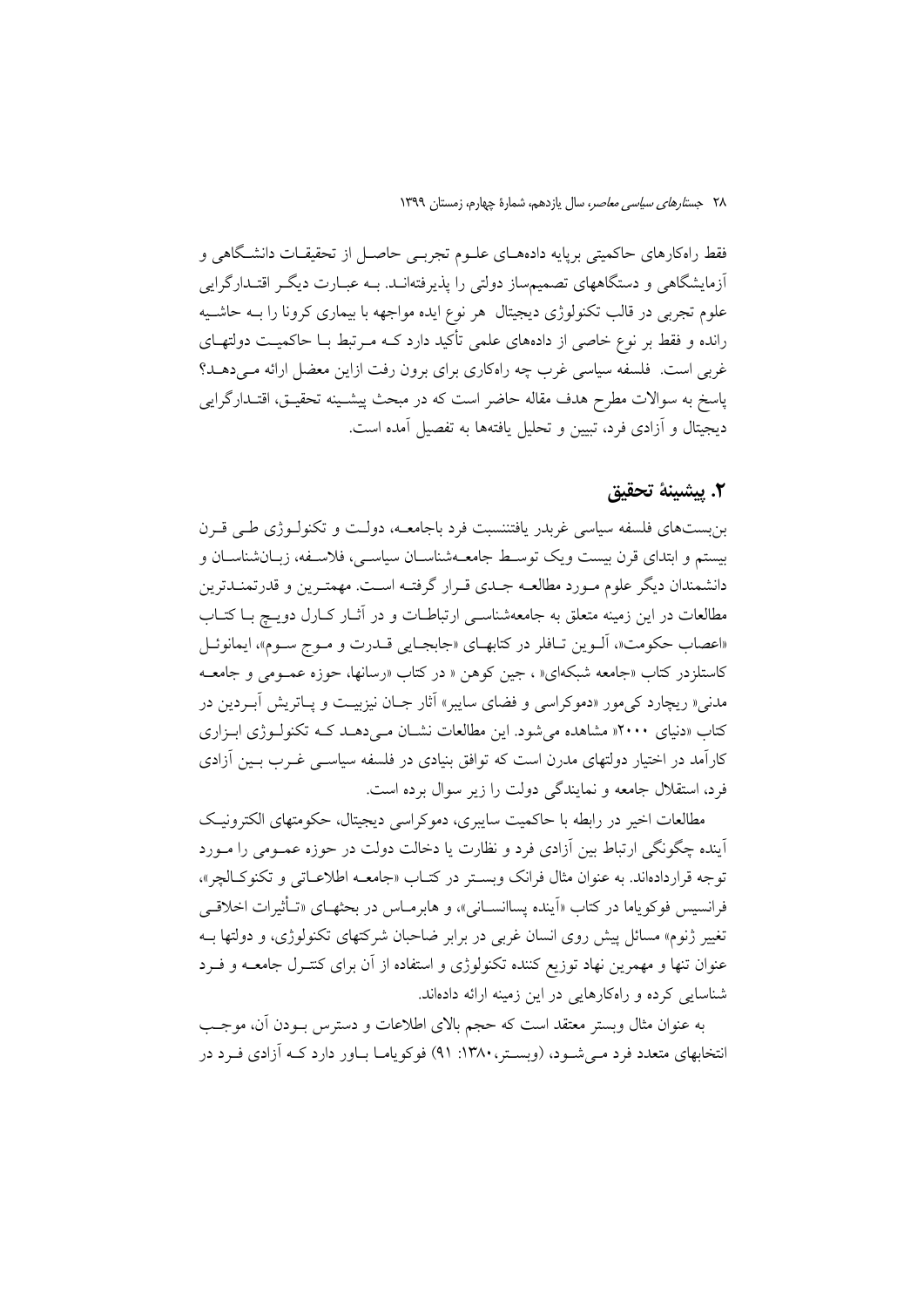سناریوهای مختلف عاقبت بـر تکنولـوژی پیـروز اسـت. (فوکویامـا،۱۳۸۳: ۱۲۱) هابرمـاس تغییرات ژنوم و تأثیر آن بر آزادی فرد را بـا پیشـنهادها و راهکارهـای اخلاقـی مرتفـع مـی-سازد.به نظر او «اخلاق و قانون هنوز به مثابـه كنتـرل هـاى هنجـارى بـراى زنــدگى عملـى انسانی در جوامع پیچیده عمـل مـی کننـد.» (هابرمـاس ١٣٩٥، ٦٤) امـا آنچـه در ایــن بــین همچنان مغفول است عدم همخوانی تعریف سنتی ازآزادی فـرد در برابـر دولـت مجهـز بــه تکنولوژی نظارت است که اقتدارگرایی دیجیتال را برجامعه غربی مسلط کرده است.

در ایران نیز تحقیقات متعددی در مورد تأثیر تکنولوژی بر حقوق فــرد و جامعــه در برابــر دولت صورت گرفته که می توان به این مـوارد اشـاره کـرد. مهـدي منتظرالقـائم «دموکراسـی ديجيتال و حكومت الكترونيك» (١٣٨٠)، فرهنگ رجائي در كتاب «جهاني شــدن، وضــعيت بشر و جامعه اطلاعاتی» (۱۳۸۰)، نمکدوست در مقالــه «آزادی بیــان، حــریم خصوصــی و امنیت ملی» (١٣٨٤) ، محسنی و قاسـمزاده «حـریم شخصــی در فضــای مجـازی» (١٣٨٥)، خلفخانی در مقالــه «فرضــتهــای دیجیتــال و مســأله بشــر» (۱۳۸۹) فرهنگــی و دیگــران «دیپلماسی دیجیتال و روابط بین دولتها» (۱۳۹۳)، فراهانی در مقالـه «فضـای سـایبر و آزادی بیان و اطلاعات« ، فتحی و شاهمرادی در مقاله «قلمرو حریم خصوصی در فضـای مجـازی» (١٣٩٦) و ديگر تحقيقات از اين دست بيشتر به بحـث نسـبت بـين حقـوق فـرد، جامعــه و دولت در عصر ارتباطات پرداختهاند. این تحقیقات به رغم جـامع بـودن در موضـوع خـود، چگونگی تأثیر تکنولوژی بر اقتدارگرایی دولت و نقض حریم آزادی فردی را مـورد مطالعـه قرار ندادهاند. مسألهای که مقاله حاضر تلاش دارد جوانب آن را در ارتباط با بحـران کرونــا و بن بستهای آزادی فرد در سایه اقتدارگرایی دیجیتال دولتهای غربی مورد مطالعه قرار دهد.

# ۳. مفهومشناسی

در این مقاله همانند همه یژوهشهای علمی، مشخص ساختن تعریف سه مفهوم اقتـدارگرایی دیجیتال، آزادی فرد، و کروناویروس به نویسنده این امکان را مـی۵هـد کـه مسـأله و سـوال خود را دقیق مشخص نماید، چارچوب نظری مشخصی را انتخاب و بتواند با تحلیـل مـتقن، فرضيه خود را اثبات برساند.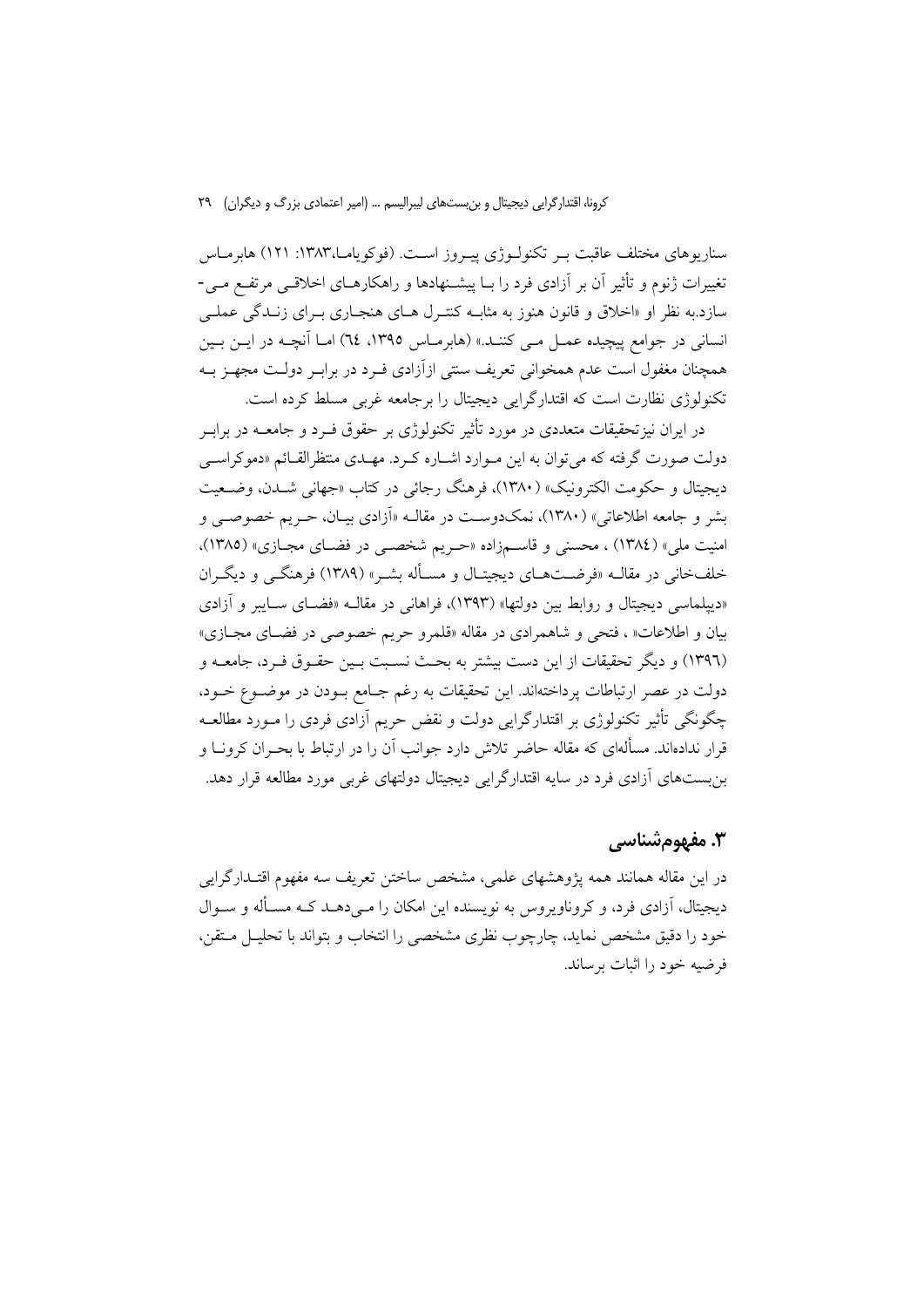## ۱.۳ اقتدار گرایی دیجیتال

ييش ازتعريف اقتدارگرايي ديجيتال ضروري است، معنا و تعريف مفهـوم كلـي اقتـدارگرايي را مشخص نماییم. به گونهای از رفتار کـه انتظـار فرمـانبرداری دیگـری از فـرد یـا سیسـتم اقتدار گرایی گفته می شود. در فرهنگ آکسفور د«شبوهی حکومتی که در آن حاکمیان خواهیان اطاعت تردیدنایذیر محکومان هستند» اشاره دارد. در این تعریف رفتار حکومـت «از بـالا» و اعمال قدرت سیاسی بر جامعه بدون توجه به رضایت اَن تحمیل می شــود.» (بشــیریه، ۱۳۷۰: ٢١) این تعریف با تعریف اقتدار حاکمیت که مبتنی بر مشروعیت دولت بـه لحــاظ داشــتن مشیر وعیت مردمبی است و «از پیایین» بیه وجبود مبی آیید، متفیاوت است. ویژگی دوم اقتدارگرایی تعیین رفتار فرمانبرداران است. در سیستمهای اقتدارگرا عقایـد و رفتـار بیشـتر از سوی حکومتها تعیین شـود و در مقابـل بـه انتخـاب فـردی اهمیـت کمتـری مـی،دهنـد.» (مكلين، ١٣٨١: ٥٣) بنابراين مي توان گفت اقتدارگرايي نـوعي انتظـار فرمـانبرداري مطـابق بـا الگوهای از پیش تعیین شده است.

دولتهای غربی بنابر فلسفه سیاسی جدید خـود مـدعی گـذار از حکومـت اقتـدارگرا بــه سوی دموکراسی و حکومت مردمی هســتند. امــا رویــه حکمرانــی آنهــا مخصوصــا در دوره یساصنعتی و فن آوری اطلاعات نشان از اقتدارگرایی دیجیتال آنها دارد. اقتدارگرایی دیجیتـال در ساحت دولت الکترونیک و فضای مجازی رخ میدهد. در این ساحت دولت مـدرن بـا استفاده ازفن آوري اطلاعات و ابزارهاي جديد چون بلاكچين، اينترنت، شبكههاي مجــازي و سیستمهای متمرکز اطلاعاتی در ظاهر امر بر حاکمیت قـانون و در واقـع بـر اجـرای قـانون حاكميــت تأكيــد دارد. (Dragu and Yonatan,2020,6) اقتــدارگرايي ديجيتــال بــا اســتفاده از ظرفیتهای هوش مصنوعی بـا ایجـاد نیـاز بــه تکنولــوژی در بــین افــراد جامعــه ،گونــهای از مشروعیت ایجاد می کند که فرد با پیروی ناخودآگاه از اطلاعات دریافت شده، به ابژه قـــدرت و تکنولوژي تبديل مي شود. (Ibid,9) به زبان ســادهتـر دولـت بــا انحصــار قــدرت در گــروه کوچکی از سیاستمداران، صاحبان صنایع و تکنولوژی انتظار رفتار خاصی را از مردم دارد.

# ۲.۳ آزادی فرد

نقطه مرکزی تفکر لیبـرال\_دموکراسـی، آزادی فـردی اسـت کـه در فلسـفه اصـالت فـرد و نظریههای فلاسفهای چون کانت، لاک، هگل، اسـتوارت میـل، ســارتر و راســل ریشــه دارد. آیزیا برلین با برشمردن ۲۰۰ تعریف از آزادی، دوشاخص کلی برای آزادی فـرد یعنـی نبـود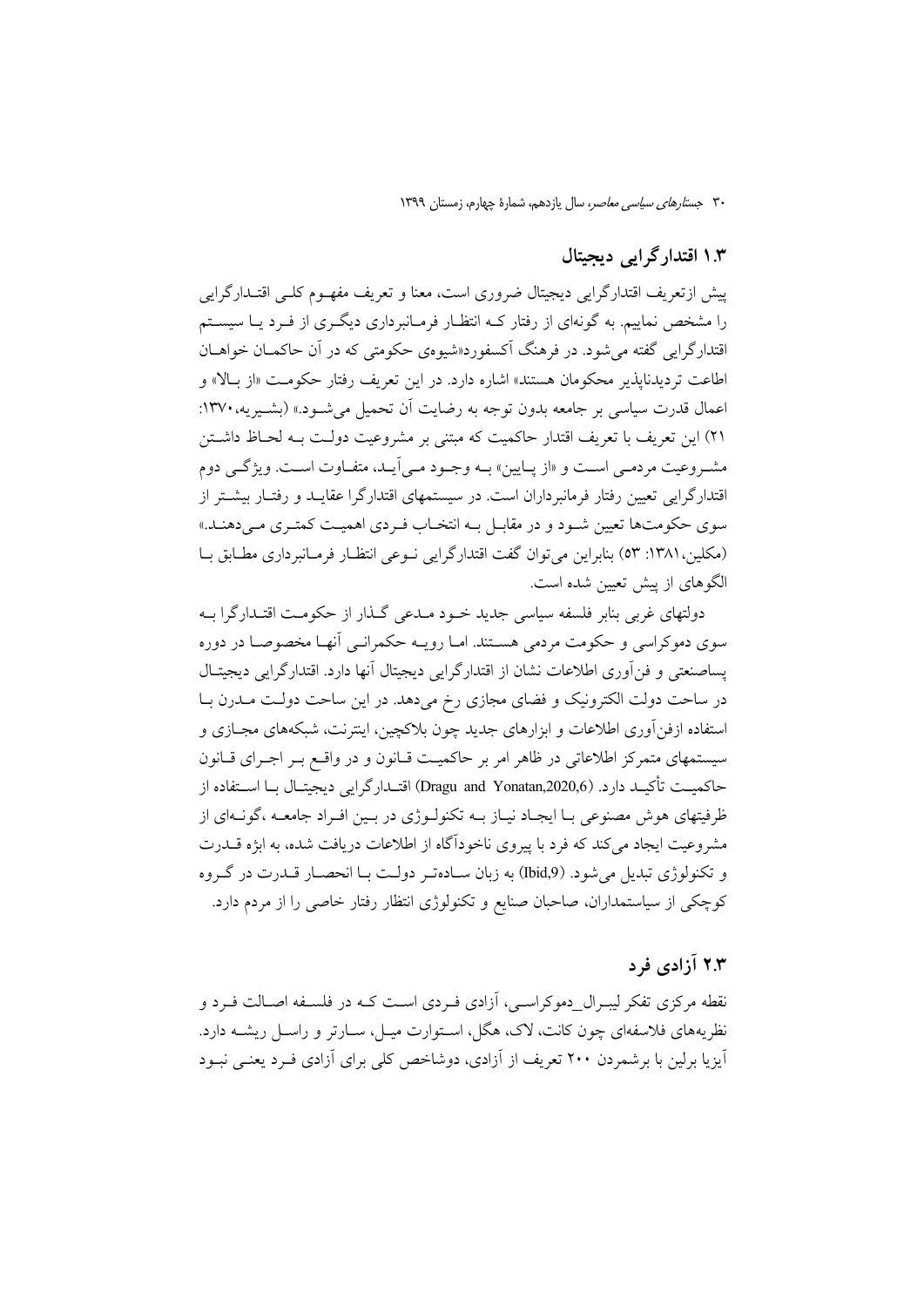مانع و امکان بروز تعیین کرد. (William,2008) در اصطلاح آزادی فرد بــه ایــن معنــی کلــی آزادی اشاره دارد که

آزادی یعنی خودمختاری، حکومت بر خود و استقلال از یک سـو، و توانـایی کلـی در انجام کارها، داشتن انتخابهای مختلف و توانایی کسب هدفهای انسانی از سوی دیگ مى باشد.داشتن انتخابهاى مختلف به اين معنى است كه اگر شـخص بخواهـد انديشـه را بیروراند یا کاری انجام دهد ، هیچ چیز نباید او را از انجام آن بازدارد و اگـر نخواهــد آن را انجام دهد، هيچ چيز نبايد او را مجبور به انجام آن كند. (FEINBERG,1998)

این تعریف به نظریه اصالت فرد در فلسفه سیاسی مدرن غـرب مخصوصــا آرای کانــت، راسل، و سارتر بازمیگردد.

شاید مهمترین بحث نظریه اصالت فرد آزادی انسان در تمام جوانب آن است. بنـابر ایــن اصل فلسفی «آزادی فرد اصل، اساس و غایت همه هستی است و آنچــه ارزش و اعتبــار و اصالت دارد خواست هر فرد انسان است، تا حـدي كـه بـه آزادي ديگـران لطمـهاي نزنـد.» (توحیدفام،١٣٩١: ٥١) این اصل فلسفی موجب طرح ایـده حکومـت دموکراسـی در غـرب شد. در اینجا اَزادی فرد به معنایی معنی فقدان هرگونه اجبار خارجی یـا وابسـتگی بــه اراده خودسرانه دیگران است که قانون ضامن این نوع آزادی اسـت و تنهـا راه تـأمین ایــن آزادی رعايت رفتار عادلانه مي باشد.» ( Gray,1993,56 )

فون هایک به عنوان فیلسوفان متأخر آزادی در غرب «هرگونه اجبار خــارجی را دشــمن .<br>آزادی فردی می داند و مدعی است حکومت قانون مانند هر فـرد تــابع تنفیــذ رفتــار عادلانــه است.»(Hayek,1949, 92) هایک تلاش دارد در این تعریف نـزاع فلسـفی بـین مولفـه آزادی فرد، قانون و عملکرد دولت در برابر یکدیگر را حل فصل نماید. لذا با تأکیـد بـر عملگرایــی منتج به آزادی فرد، رفتار شخص، دولت و قانون را ضمانت آزادی میداند. در مجموع مـی-توان گفت منظور ازآزادی در این مقاله باتوجه به تعاریف مندرج در فلسفه سیاسی غرب بــه معنای فقدان هرگونه مانع برای تأمل و اندیشه در موضوع خاص و عمل انســانی اسـت کــه در رفتار فرد و قانون جلوهگر می شود. این اصل فلسفی در عصر پسامدرن و انقلاب فنــاوری اطلاعات با چالشهای بسیاری روبرو شده است.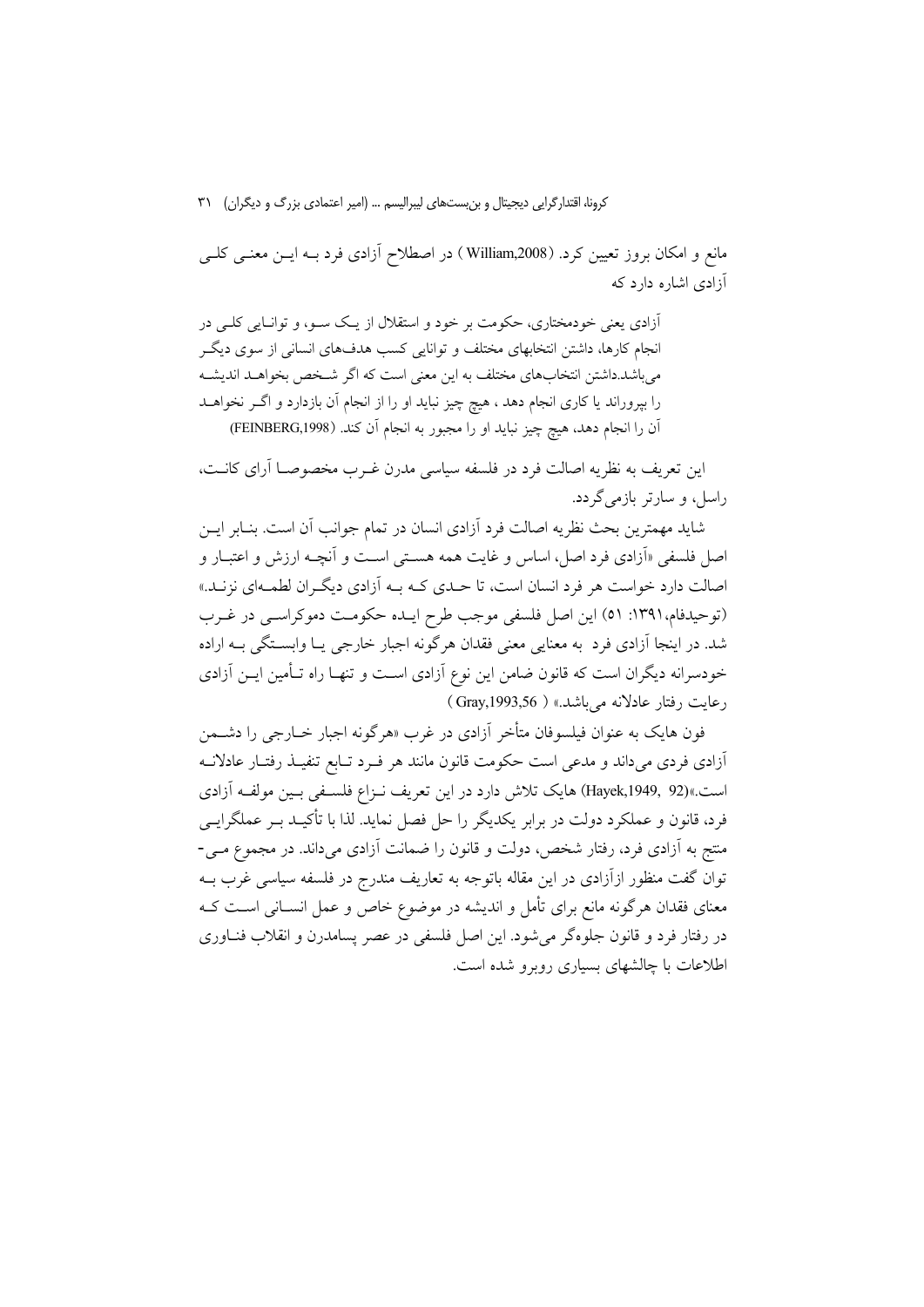## ۳.۳ کرونا

بیماری ویروسی همهگیر یا واگیردار بیماری مسـری (Contagious disease) کـه در اصـطلاح به اّن کرونا گفته می شود. کرونا صورتی از بیماریهای عفونی است کـه عامــل بیمــاری(ا از طریق فیزیکی از بیمار به فرد سـالم انتقـال مـی بابـد.(قطبی و دیگـران،۱۳۹۹: ۱۸۱) تعریـف تخصصي تر مي گويد

بیماری کرونا از جمله بیماریهای مسـری اسـت کـه توسـط یـک عامـل بیولوژیـک ( ويروس) به صورت مستقيم يا غير مستقيم به انسان منتقل مي شوند. عوامل ايجباد كننــده این بیماریها در محیط زندگی انسان ، در بدن حیوانـات وحشـی و اهلـی، حشـرات و ناقلین، گیاهان و انسانها وجود داشته و ممکن است بـه صـورت موقـت و یـا دائـم در اندامهای آنها و یا در طبیعت(آب و هوا، خباک و اشبیا) سکونت گزینده و انستان را آلوده، دچار عفونت و یا بیماری می کند. (خوشرو،۱۳۹۲: ۱۱)

بیماری همهگیر همانند کروناویروس زمانی که از ابتلای جمعیت بـیش از انتظـار باشـد. تحت عنوان ایپدمی یا همیهگیری شناخته می شود. در این تحقیق منظور از بیماری پــا بحــران کرونا، بیماری کروناویروس یا کووید ۱۹ است کـه از زمسـتان ۲۰۱۹ تـا کنـون در سراسـر جهان شیوع پیدا کرده و موجب ابتلای بیش از پنجاه میلیون نفر و مرگ بیش از ســه میلیــون نفر در سراسر دنیا شده است. تقاضای بسیار زیاد برای کنترل جریان شیوع کوویـد–۱۹، هــم کارکنان مراقبت از سلامت و هم نظـام تــدارکات پزشــکی را در سراســر جهــان بــه چــالش کشیده است. شیوع این بیماری علاوه بر ایجاد چالش جدی در موفقیت علوم تجربـی بــرای کنترل اییدمی ها، مسائل متعددی در زمینه فلسفه زندگی ، مخصوصـا فلسـفه سیاسـی غـرب ابجاد کر ده است.

## **£. ڇهارچوب نظري**

# ۱.۴ اقتدارگرایی دیجیتال: بازگشت به وضعیت هابزی

دانش سیاسی حاصل از فلسفه سیاسی جدید غرب، حاکمیت دولت را به عنوان عــالی تــرین مرجع اقتدار حکومت تعریف کرده است. در این تعریف اصل مشـروعیت عمـل دولـت بـه اقتدار فراتر از قانون و رضایت شهروندان است، اشـاره دارد. (ویـژه،١٣٨٥: ٢٣١) بــه عنــوان مثال در اندیشههای ماکیاولی حاکمیت قدرت برتر و فراتر از شهروندان است که محـدود بـه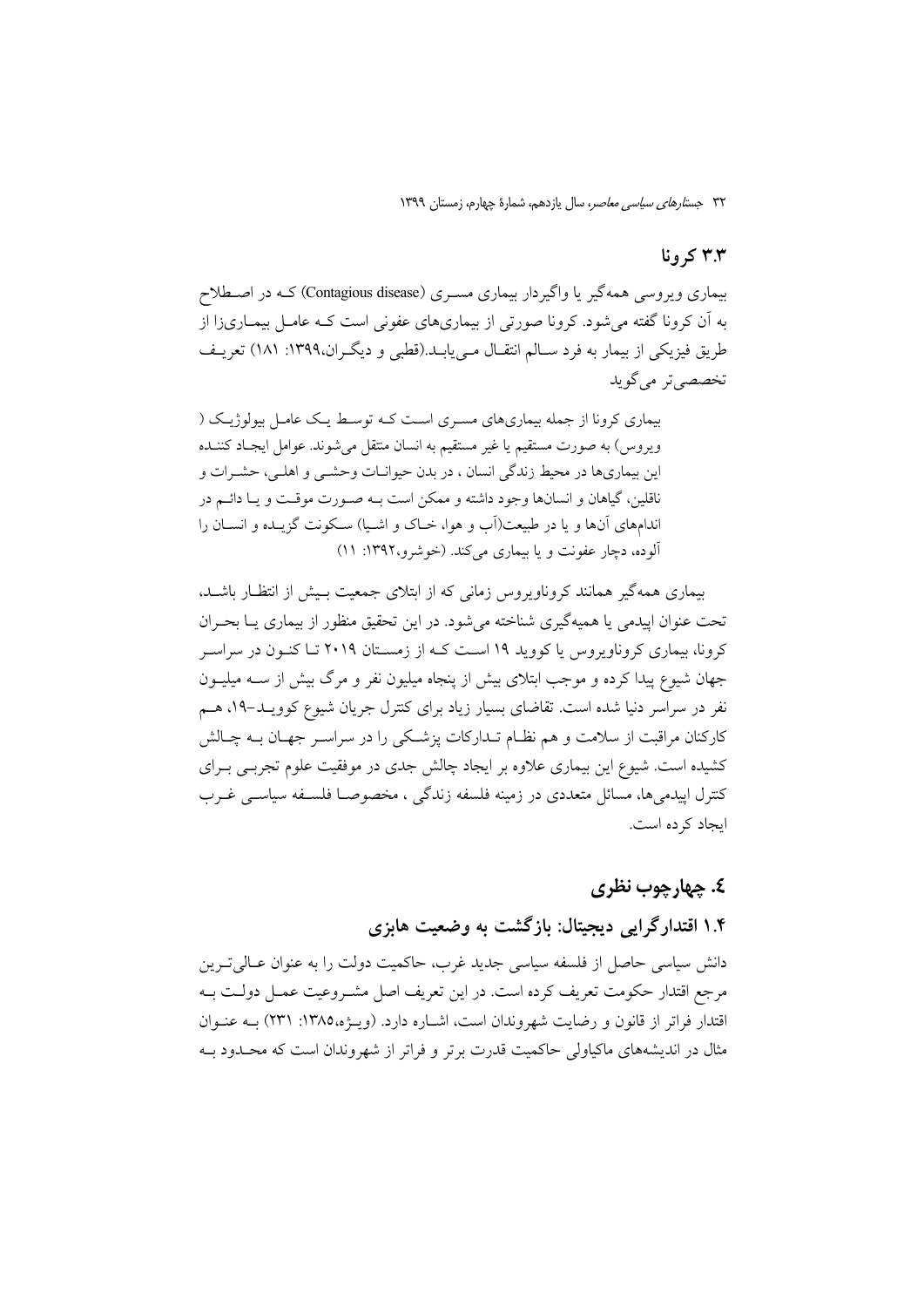قانون نيست. (وينسنت، ١٣٧١: ٥٤) همچنين ژان بدن اولين نظريهيرداز حاكميت، ايــن مولفــه را ذاتی هر دولت میداند که ماهیت آن، مطلــق، دائمــی، تجزیــهنایــذیر، غیرقابــل تفــویض و غیر قابل انتقال است. (سبزهای،۱۳۸٦: ۷۱) در این دو قرائت از حاکمیت، دولت مجـوز عمـل أزادانه فراقانوني دارد كه بـه اقتـدارگرايي يادشـاهيهـاي مـدرن اوليـه انجاميـد. (اسـتوارت مبل ١٣٨٦: ٩٤)

در اندیشههای اصحاب قرارداد ازجمله توماس هابز «حاکمیت قدرت برتری است کـه به موجب توافق جمعی و گذار انسان از وضع طبیعی به اجتماعی به حاکم واگذار شــده»و از آن تحت عنوان «حاكميت مطلقه» نامبرده مـي شـود. (يـولادي، ١٣٨٠: ٤٧) در ايـن قرائـت و البته تفسير ماكياولي و ژان بدن حاكميت مطلقه قــدرت فــرا قــانوني اســت كــه دولــت يــا از نیروهای ماورالطبیعی یعنی خداوند و نمایندگان او دریافت می کند و یا حاصل توافق جمعـی در نظر هابز است و تردید و شک در آن مشروع نمیباشـد. (مـککـالوم،۱۳۸۳: ۱٤٥) ایـن تفسیر با اندیشههای جان لاک، ایمانوئل کانت و ژان ژاک روسـو در موضـوع آزادی فـرد بـا چالش كشىدە شد.

أزادي فردي شـايد مهمتـرين دسـتاورد دوره روشـنگري غـرب و مخصوصـا اصـحاب قرارداد لاک، کانت و روسو باشد. به نظر این سه فیلسوف سیاسی آزادی فرد در امر قـرارداد اجتماعی، تولد دولت و تدوین قانون، بنیان و اساس حاکمیت و حکمرانـی اسـت. (سـبزه-ای،۱۳۸٦: ۷۵–۷۷) این تفسیر در واقع از عصر روشنگری تا پیدایی دولت دیجیتال در عصـر یسامدرن تفکر قالب بر فلسفه سیاسی غرب بوده اسـت. تفسـیری کـه مشـروعیت عملکـرد دولت در تمام زمینهها را به رضایت تک تک شهروندان مشروط ساخته است.

در تفسیر مدرن فلسفه سیاسی غرب اصل حاکمیت از آن مـردم و دولـت فقـط مجـری قانون است. معنای حاکمیت مردم که مبتنی بـر آزادی فـرد بـوده و هرگونــه قــانونگــذاری، استفاده ابزاری و یا بکارگیری تکنولوژی جهت محدود سازی آزادی فـردی را مـردود مـی-داند. (پولادي، ۱۳۸۰: ۹۲) اين تفسير اما طي چند دهه گذشته بـا چالشـهاي جـدي ازجملـه استفاده ابزاری دولت از تکنولوژی در زمینه تدوین قانون، تأمین امنیت، اجرا و هدایت ذهـن جامعه و فرد روبرو شـده و بــه اقتـدارگرايي ديجيتـال ، تضــعيف أزادي فــرد و محــدوديت استقلال جامعه منجر شده است.

اقتدارگرایی دیجیتال را می توان گـذار فلسـفه سیاسـی غـرب از حاکمیـت مشـروط بـه حاکمیت مطلق در عصر پسامدرن تفسیر کرد. اقتدارگرایی دیجیتال در این معنا همان قـــدرت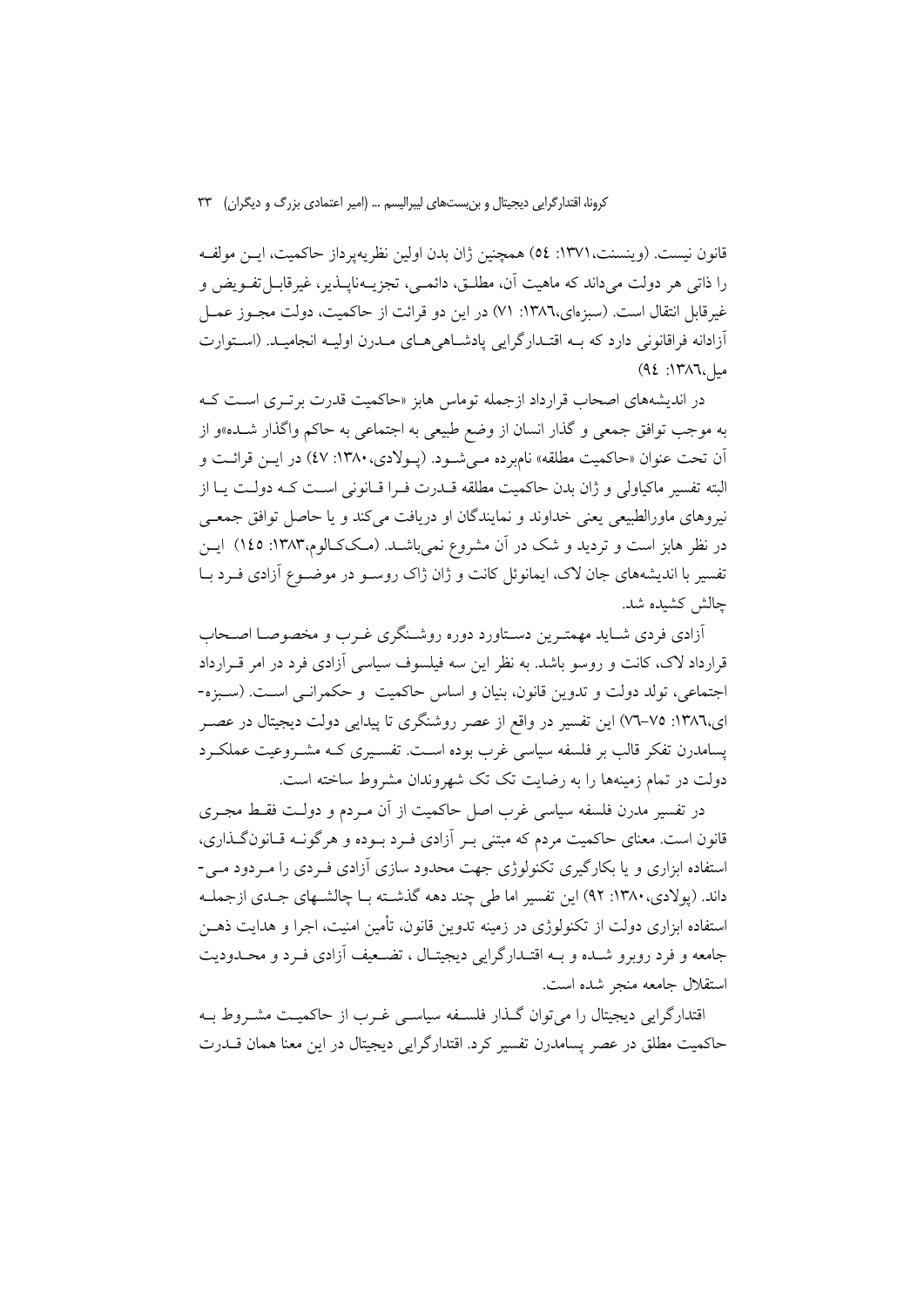فائقه حکمرانی دیجیتال دولت پسامدرن است کــه تــلاش دارد فــرد و جامعــه را ذیــل یــک سيستم اطلاعاتي ارزيابي، هدايت و تحت نظر داشته باشد. اين تعريـف را مـيتـوان از نظـر بانت و مک کافی در مورد اهداف حکمرانی دیجیتال اسـتخراج کـرد کـه مـی گوینـد هـدف حکم انی دیجیتال

ارزیابی برنامهها، اقدامات و استراتژیهای تـدوین شـده بـه صـورت مسـتمر در بسـتر حاكميت دولتبرايارتقايعملكردوخروجي هايسازمان سياسيخواهدبود؛ هـدايت عمليـاتي-سازی استراتژیها و اقدامات مجزا است که حکمـران، مسـئول آن مـی باشـد. نظـارت دولت مسئولكنترل اقدامات فرد و سازمان است تا از همراستايي تلاش هـا بـا اهـداف سازماني اطمينان حاصل نمايد. (Bonnet McAfee,2014)

در واقع مي توان گفت اقتدارگرايي ديجيتـال حاصـل عملكـرد دولـت الكترونيـك بـراي حذف مشاركت شهروندان و نظارت ايشان بر عملكرد حكمران ديجيتـال اسـت. بنـابر ايــن تفسير دولت يساصنعتي ديگر حاصل توافق جمعي شــهروندان آزاد نيســت. بلكــه «شــهروند الكترونيك أزاد و جامعه الكترونيك با گذار از تعريف سنتي خود در فلســفه سياســي غــرب، به شهروند تابع و پيرو تبديل مي شود.(كوهن،١٣٨٣: ٥٩) بنابراين ديدگاه ســازمانها [در اينجــا دولتها] باید به سمتی حرکت کنند که تنها یک ساختار حکمرانی در سازمانشان وجود داشته ىاشد.

در حال حاضـر غالـب ســازمانها حــائز دو حكمرانـي هســتند: ١)حكمرانـي شــركتي و ۲)حکمرانی فناوری اطلاعات. با وجـود اینکـه بسـیاری از چــارچوبهــای حکمرانــی فناوری اطلاعات بر همراستایی کسبوکار و فناوری در فرایندهای سازمان تأکید دارنـد. اما واقعیت امر، منفک بودن این دو سازوکار از یکدیگر است. (DeLone& Vaia,2018)

بنابراین می توان نتیجه گرفت دولت برای موفقیت تبدیل شدن به حاکمیت مطلبق ، بایید به سمت تبدیل این دو ساختار به یک سازوکار حرکت نماید.

# ۲.۴ اقتدار گرایی دیجیتال حاصل پیشرفت عقلانیت ابزاری

همچون آزادی فرد و دولت مشروطه ، اقتدارگرایی دیجیتال ریشه در مدرنیته و نگـاه ابـزاری به عقلانیت برای کنترل امور دارد. اگر اقتدارگرایی دیجیتال دولت را حاصل پیشرفت هــوش مصنوعی و استفاده ابزاری حکومت برای تامین امنیت و کنترل فرد و جامعه در نظر بگیــریم،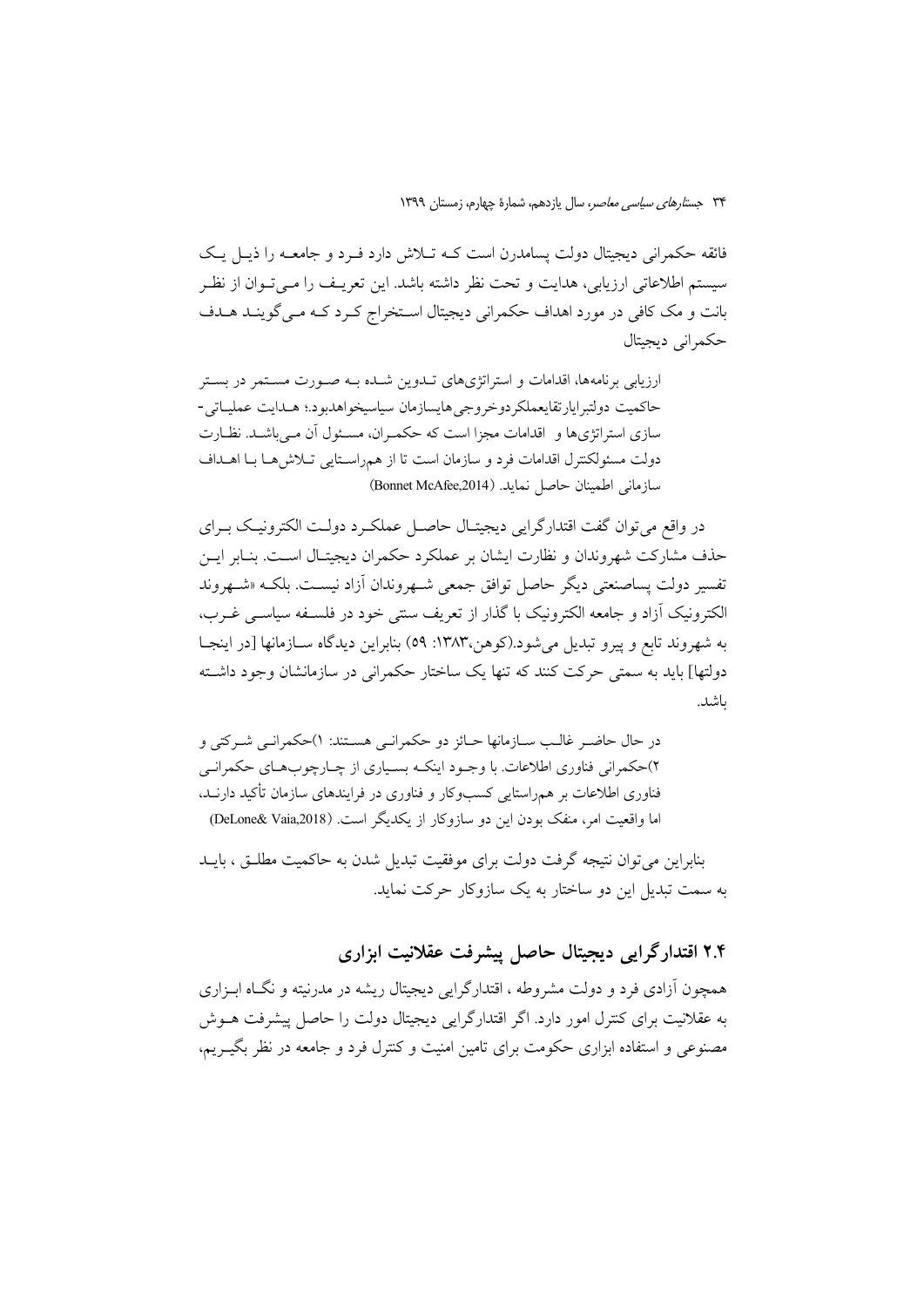می توان گفت آرمانشهر پیشنهادی فلسفه سیاسی غرب بـرای خــدمت عقلانیــت ابـزاری بــه انسان مدرن با چالش جدی روبرو شده است. در فلسفه جدیــد غــرب مدرنیتــه و لــوازم آن همانند سوژه خودبنیاد یا انسان آزاد، ریشه در بازگشت انسان از متافیزیک به فیزیک دارد.

فلاسفه مدرن غرب مخصوصا آرای دکارت، مبل، کانت، هیوم، لاک، روسو و دیگران بـه این مهم باور دارند که انسان میتواند با کمک مدرنیته یا عقلانیت ابزاری بـر طبیعـت اســتیلا پيدا كند و آنرا به خدمت خويش وإدارد. از طرف ديگر بنابر نظر دكارت ، فرانسيس بـيكن و کانت، جرمی بنتهام و دیگر فلاسفه سیاسـی غـرب عقلانیـت متکـی بـر ریاضـیات و علــوم تجربی می تواند انسان را از اسارت باورها، اعتقادات و سنتهای تاریخی حاکم بـر ناخوداًگـاه فردی و جمعی برهاند و مدینه فاضله او را در زمین تأسیس نماید. (سـلدن،١٣٨٤: ٢٤) ایــن رویکرد به تکنولوژی طی پنج قرن موجب حاکمیت عقلانیت ابزاری بر ذهن و زبـان انســان به اصطلاح أزاد غربي شد.

عقلانیت ابزاری با همـوار ســاختن راه دخالــت تکنولــوژی اطلاعــاتی در علــوم انســانی همانند علوم تجربي اين امكان را براي فراهم شـدن زيرسـاختهاي هــوش مصــنوعي فــراهم آورد. «به سیطره درآوردن نیروهای شر و کنترل آنچــه خــارج از اراده آدمــی اســت، افــزایش شادی و ایجاد بهشت زمینی، انسـانی جـاودان و بـدون مـرگ» (سـلدن،١٣٨٤: ٢٧) اسـاس تكنولـوژي هـوش مصـنوعي اسـت. كـاربرد هـوش مصـنوعي باهـدف كـاهش هزينـههـا، سودمحوری، برنامهریزی، کشف منابع طبیعی جدید (ریفگین،۱۳۸۲: ۳۰۵) و مهمتـر از همــه کمک گرفتن از رایانه و علوم ارتباطات برای کنترل انسان توسط قــدرت فائقــه دولــت کــه بوسيله عقلانيت ابزاري تحت عنــاويني چــون دولــت الكترونيــك، شــهروند الكترونيــك و حکمرانی الکترونیک شکل گرفت.

### ۳.۴ دولت الکترونیک و تولد امر سیاسی

شاید بتوان گفت طرح ایده دولت الکترونیک در باورهای فلسـفی لیبـرال دموکراسـبی غـرب ریشه دارد که خواهان دولت حداقلی و نظارت فرد و جامعــه بــر حکومـت جهـت تســهيل اقتصاد بازار آزاد است.

دولت الکترونیک، گونهای منسجم و کارآمـد از ارتبــاط شــهروندان بــا سیاســتمداران در ارتباط ارائه خدمات و پیگیری مطالبات بهنحوی بسـیار شـفاف اسـت. در ایـن سیسـتم ارتباطات چهره به چهره و مبتنی بر محدودیتهای مکانیوزمانیحذفمی شود و سیستم یـا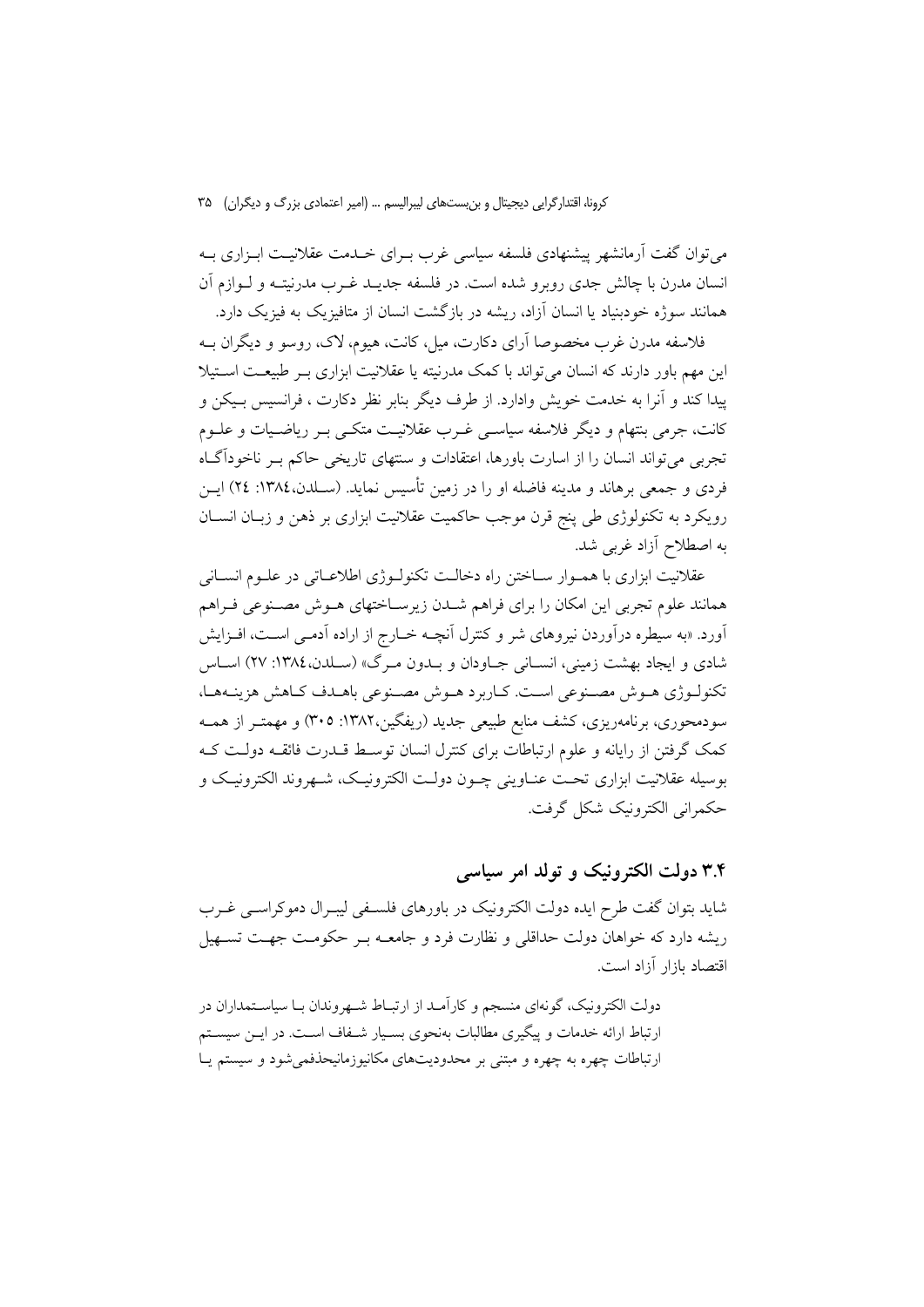هـوش مصـنوعي ميـانجي تقاضـاها و بازخوردهـاي بـين دولـت و ملـت مـي گـردد. (يعقوبي،١٣٨٤: ٣٧)

اما ازآنجا که تضاد دائمی بین منافع ملت و دولت از شکل گیری یـک فضـای مفاهمــه و گفتگویی جلوگیری میکند، امرسیای به عنوان عرصه نزاع بین فـرد، جامعــه و حکومــت در فضای حاکم بر دولت الکترونیک نیز شکل گرفته است.

اگر در دوره مـدرن ، دولـت در عرصـهى زمامـدارى، از سـازوكارهاى زور و تطميـع ، وادارسازی ، اجبار ، فرمان و الزام ، جایگزینی و برکناری و قانون بهره می گرفت، در فضـای دولت الکترونیک اقناع فرد و جامعه قبل از شکل گیری مخاصمات روی میدهد. بــه عبــارتی تکنولوژی هوش مصنوعی با کمک به دولت غربی با تغییر چهره دولت بـه عنـوان سیسـتم ، آنـرا بـه نهـاد مشـروع بـر سـهيايـه (حقّانيـت، قانونيـت، كاراَمـدي) تبـديل كـرده اسـت. (خلیلی،١٣٩٤: ١) در واقع اقتدارگرایی دیجیتال که ریشه در باورهـای مـدرن بـه عقلانیـت ابزاری دارد، با گذار از فلسفه قرارداد اجتماعی به سیستم پادشاهی یـا حکومـت کلیسـیای بازگشته است. به همین دلیل دولت الکترونیک در نقش حاکم مطلـق اقتـدارگرا تــلاش دارد باتغيير يرسش شهروندان از «چرا بايد اطاعت كرد؟» (چون حاصل توافق جمعي انســانهــاي خودمختار است) به این پرسش پاسخ دهد که «چگونه حکومت پابرجاتر مـیشـود؟» (زیـرا دیگر مشروعیت خود را نه به انسانهای آزاد که به هوش مصنوعی وابسته است.)

دولت اقتدارگرای الکترونیک همانند دولت مــدرن امرسیاســی را نــه در آشــتی دادن بــه مناقع متضاد حاضر بین فرد و جامعه خلاصه می کند که خود به عنــوان یــک بنگــاه ، طــرف معامله با انسان خودمختار و ياجامعه مستقل شده است. امرسياسـي در دولـت الكترونيـك انسان آزاد را به عنوان سوژه خردمند نمیپذیرد، بلکه تلاش دارد بـا کنتـرل اراده و خلاقیـت فرد ذیل اراده هوش مصنوعی ، نوعی همزیستی مسالمتآمیز بین انسان و تکنولـوژی ایجـاد کند. (نک کاستلز، ۱۳۸۰،ج۲: ٤٢٦) در این رویکرد خلاقیت انسان آزاد ازپیش توسط هــوش مصنوعی تولید میشود و انسان نمی تواند هماننـد سـوژه خودمختـار کـانتی جهـان سیاسـی پیرامون خود، مخصوصا قدرت فائقه دولت را با همکاری یکدیگر کنترل کرده و نظـم دهــد. (احمدی،١٣٧٧: ٢٣٠) بنابراین می توان گفت دولت الکترونیک باواسطهگری نهادی بـین انسان آزاد و هوش مصنوعی تلاش دارد منافع نهادی خود [دراینجا مافیایی حاکمیت] را بـه نفع حاکمیت و هوش مصنوعی [ارتقای دانش] و البته ضرر آزادی انسان دنبال نماید کـه بــه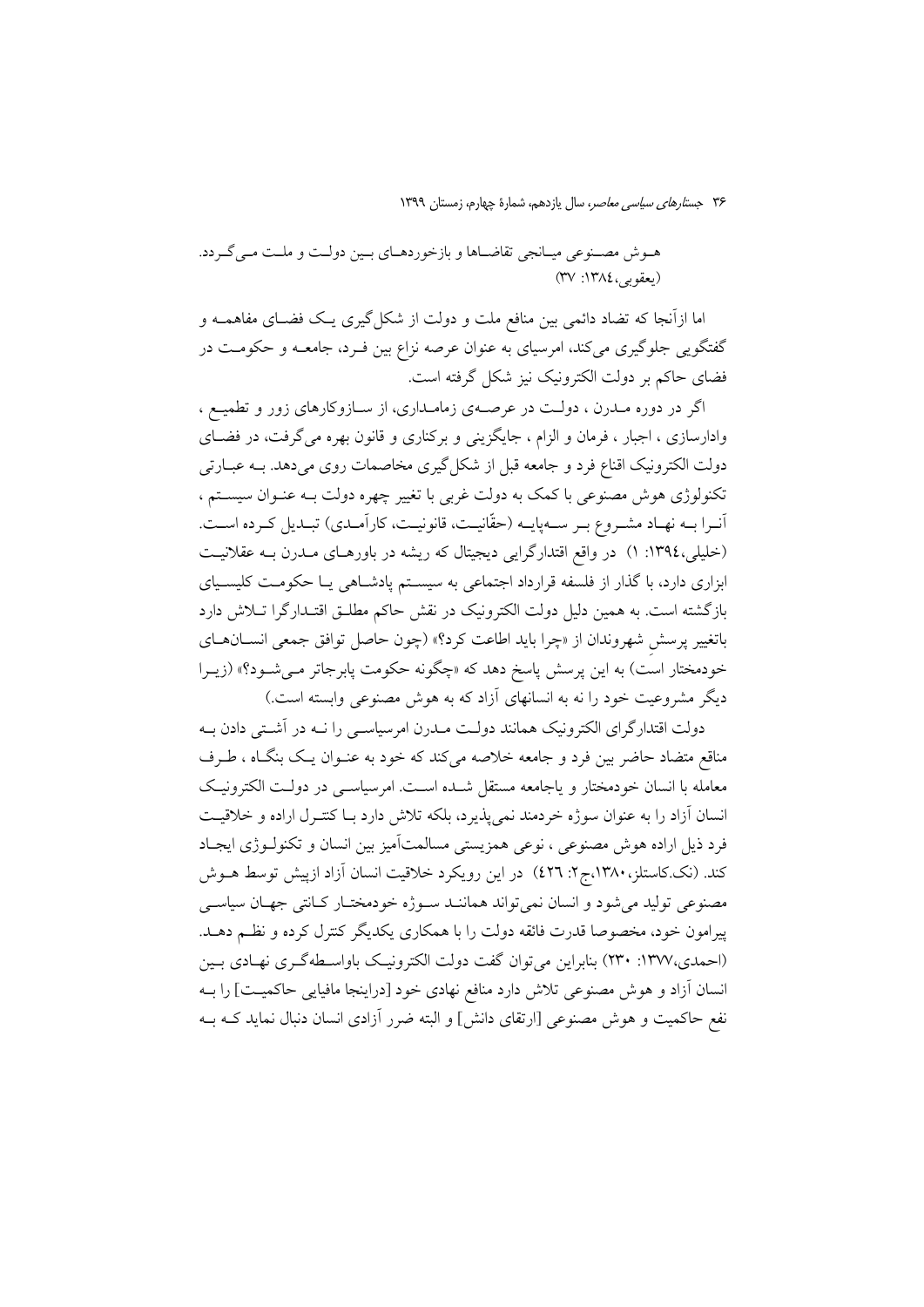اقتدارگرایی دیجیتال مخصوصا به هنگام رخداد بحرانهایی چون شیوع بیماری کروناانجامیـده است.

### ٥. کرونا و اقتدارگرایی دیجیتال

همهگیری کرونا چگونه به اقتدارگرایی دیجیتال در غـرب انجامیـد و بــزیســتهــای فلســفه سیاسی لیبرال دموکراسی را نمایان ساخت؟ برای پاسخ به این سوال بایـد عـلاوه بـر مطالعـه نقاط ضعف فلسفه غرب در بحث اَزادی فرد، عملکرد دولتهای غربی را مد نظر داشـت. بــه همین منظور در ادامه مولفههای موثر بر عینیت پـافتن اقتـدارگرایی دیجیتـال در کشـورهای غړبي و در رابطه با فلسفه ليبرال دموکړاسي مورد بحث قرار مي گيړد.

# ۱.۵ تأسیس نظام اعتبار اجتماعی مجازی

اهمیت نظام اعتبار اجتماعی در عملکرد معطوف به هم سه حوزه فردی، اجتمــاعی وسیاســی یا حاکمیت است که الگوی خاصی از رفتار را تولید میکند که به تولید نوع خاصی از اعتبـار تحت عنوان اعتبار اجتماعی می|نجامد. بنابر اعتبار اجتماعی حاکم بر فلسفه سیاسبی غـرب ، فرد آزاد باید به آزادی دیگران [جامعه] احترام گذارد تا آزادی او حفظ شود، حاکمیت بــرای داشتن مشروعیت باید علاوه بر حفظ امنیـت ، آزادی و مالکیـت شــهروندان در معنــای کــل یعنی جامعه و خرد یعنی سطح فردی نیز اجـرا نمایــد.(الیوت و ترنـر، ۱۳۹۰: ۱۵٤) پیشـرفت هوش مصنوعی در غرب و کنترل دیجیتال موجب شد تا الگوی حکمرانی و اعتباراجتمـاعی مدرن تغییر یابد. این تغییر با تقلید نظام اعتبار اجتماعی از آرمانها گفتمان مدرنیته و مهندســی فکر ہوش مصنوعی با کمک کنترل دیجیتال صورت گرفته است.

در واقع کنترل دیجیتال راه سومی است که دوگانه حاکمیـت مـردم و نظــارت دولـت در غرب را طي چند دهه گذشته با چالش جدي روير ساخته و الگوي از همزيسـتي مســالمت-آميز فرد و اجتماع با قدرت سياسي را دنبال مي كند. «هوش مصنوعي به عنوان ساخته ذهـن مشترک انسانها، وعده میدهـد تــا نظــام زنــدگی انســان بــر روی کــره خــاکی را اَرمــانی و مشکلات آنرا به حداقل ممکن کاهش دهد.» (عرباسدی و نیـکخـواه،۱۳۹٦: ۱۵) تســهیل زندگی فردی، اجتماعی و سیاسی بوسیله هوش مصنوعی نیازمند وجود نیـروی فائقـهای بـه نام کنترل دیجیتال است. «کنترل یا حاکمیـت دیجیتـال بــا بازســازی و تأســیس نظــام اعتبــار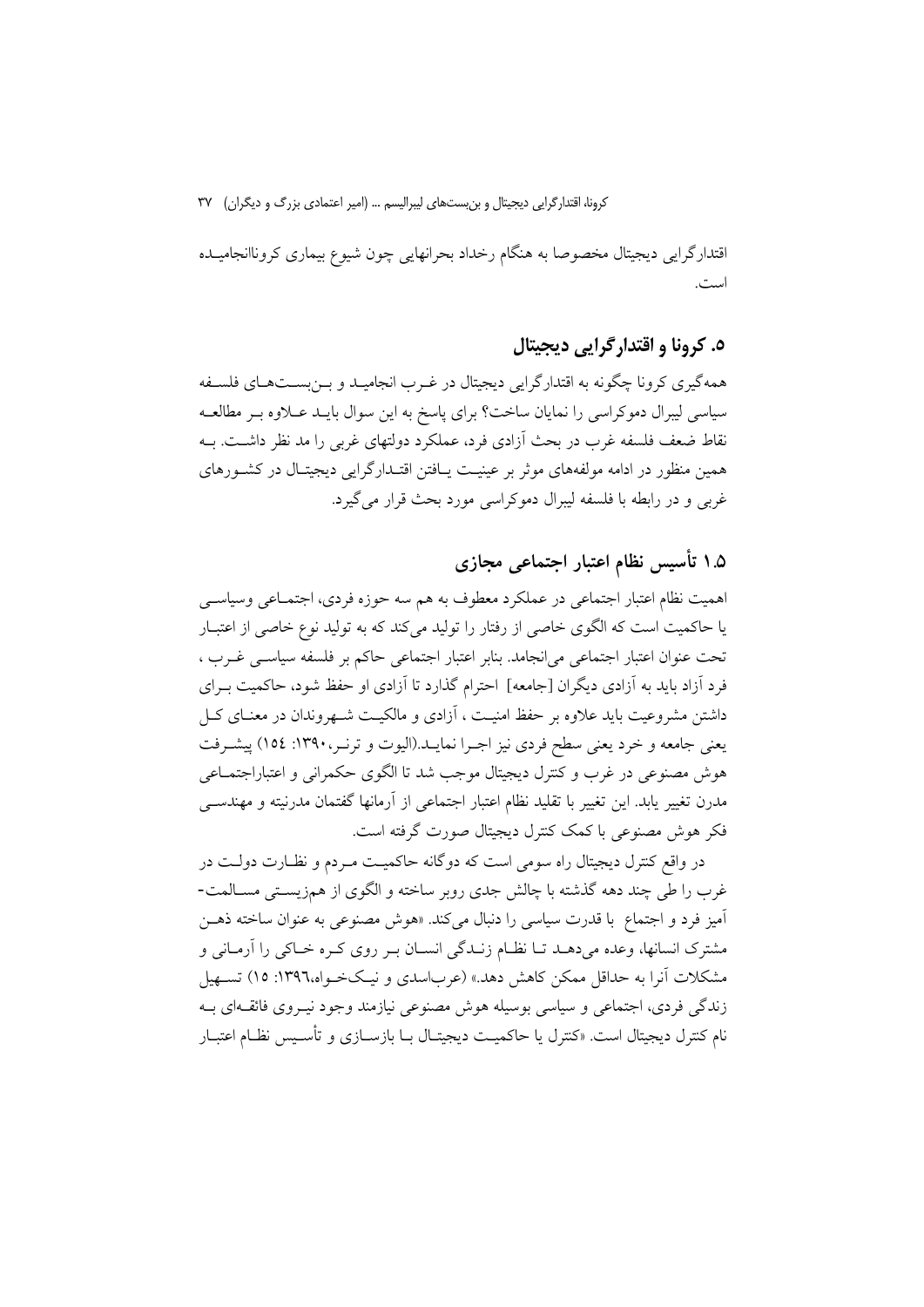اجتماعی تلاش دارد الگوی از همزیستی حاکمیت با اجتماع و فرد را امکانپـذیر ســازد کــه به اراده ديجيتـال اسـتوار اسـت.»(Dragu and Yonatan,2020,27) اولـين شـرط تحقـق ايـن اهداف، عملی ساختن نظام اعتبار اجتماعی است کــه برمبنــای فلســفه ، فرهنـگ، ارزشــها و هنجارها سنتي، مدرن و بومي نيست، بلكه داده بنياد و مهندسي شده است.

هوش مصنوعي با در اختيار گـرفتن اجـازه نظـارت بـر شـهروندان بوسـيله تكنولــوژي دیجیتال تلاش دارد نظام اعتبار اجتماعی جدیدی خلق کنـد، کـه بـا نظـام اعتبـار اجتمـاعی مدرن تفاوت ماهوی دارد. به عنوان مثال در جریان همـهگیـری کرونـا، جمـع|وری دادههـا، تفسیر و تبلیغ رسانهای آنها توسط رسانههای دیجیتال چــون گوگــل، فیســبوک، بلاکچینهـا و دیگر سامانههای هوش مصنوعی الگوی بدبینی به یکدیگر، تلاش بـرای حفـظ خــود، بــی-اعتباری الگوهای مدیریت غیرغربی مهار کرونا،یک نظام اعتبار اجتماعی بـرای ایــن بیمــاری تولید کردند که انسان غربی اگر در این گفتمان نمی اندیشد، دیگری یا غیر شناخته و تعریـف می شو د.

هوش مصنوعی از ابتدای همهگیری کرونا تا کنون وعده داده است که تنهـا راه کنتـرل و درمان بیماری کرونا از غـرب و سیسـتمهای علمـی ، دانشـگاهی و سیاسـی آن مـیگـذرد. مراجعه لحظهای کاربران فضای مجازی به سامانههای هوش مصنوعی موجب پدیـدار شـدن الگوی نظام اعتبار اجتماعی مجازی شده است. الگویی که اجازه فکر کردن بـه صـحت داده-ها و اطلاعات را نمی دهد. در نتیجه حاکمیت مجازی به کمک این اعتبـار، احتمـال پیـدایش هرگونه دگراندیشی فردی کـه از ضـروریات آزادی در فلسـفه سیاسـی غـرب اسـت را بـه حداقل می رساند. در واقع نظام اعتبار اجتماعی مجازی خالق وضـوح حـداکثری بـدون اراده معطوف به اندیشه در بین کاربران خود است.

# ۲.۵ وضوح حداکثری با کنترل دیجیتال

کرونا به عنوان یک بحران یا چالش فراگیر ذهن و زبان همه انسانها در سراسـر جهـان را بــه خود مشغول ساخته است. در واقع وجود اطلاعات و دادههای فراوان از کم و کیف کرونـا و سیاستهای کنترل و درمان آن در فضای مجازی نوعی وضـوح حـداکثری از چیسـتی ایــن بیماری ایجاد کرده است که با بنیان آگاهی حداکثری در فلسفه سیاسی غرب تنـاقض جـدی دارد. به عنوان مثال در فلسفه دکارت و هوسرل آگاهی شرط وجـود داشــتن انســان تعریــف شده تا جای<sub>بی</sub> که وضوح دانش و علم به حداکثر میرسد. «همچنان که من دکارت<sub>ی</sub> یا کوژیتـو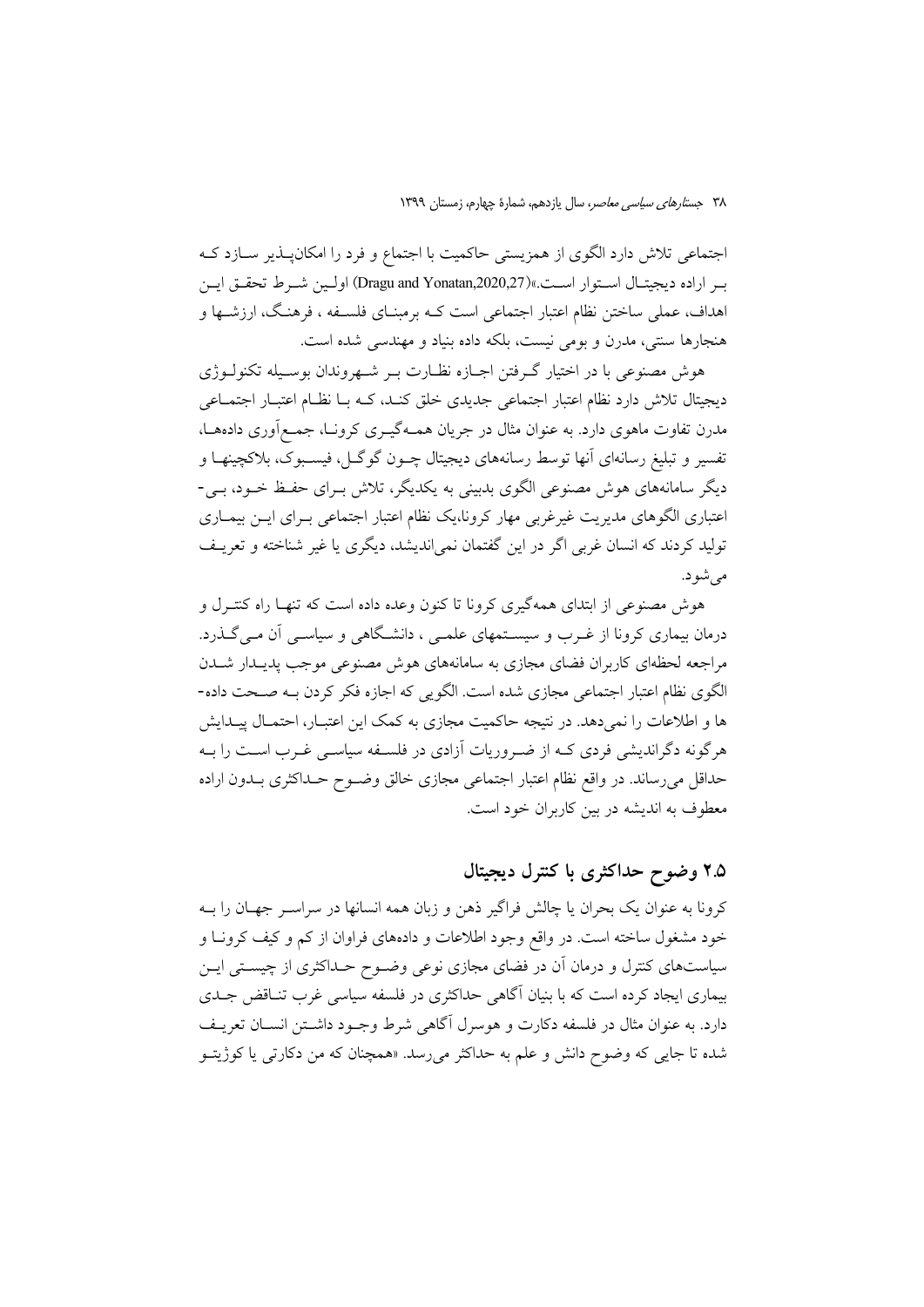واجد حداکثریت شفافیت یا وضوح بود، من استعلایی هوسرل که از جنس آگاهی اســت در رده كوژيتو دكارتي قرار گرفت.» (طهماسبي،١٣٨٥: ٨٧) بنابر اين ادعا فلسفه سياسـي غــرب نشان میدهد که انسان می تواند با رعایت اصول مدرنیته به حداکثر آگاهی برای کنترل دنیـای اطراف خود برسد. این مهم با اراده خودمختار کانتی صورت می گیرد.

کنترل دیجیتال چگونه به وضوح حداکثری دست پیدا کـرد و آگــاهی حــداکثری انســان آزاد غربی را به هنگام همهگیری کرونا محدود سازد. برای یاسخ باید به ریشـههـای فلسـفی هوش مصنوعي و اقتدارگرايي ديجيتال اشاره كرد. طراحي هوش مصنوعي بـر اسـاس ذهـن انسان متفکر صورت گرفته است. انسان متفکر در فلسفه سیاس<sub>عی</sub> غـرب «انسـانی اسـت کـه می اندیشد ، پس وجود دارد.» (بل،۱۳۷٦: ۱۱) الگو برداری از فلسفه دکارتی «من می اندیشم پس هستم» در هوش مصنوعی موجب شده است، تا این سیستم همانند ذهن انسـان تـلاش کند برای برون رفت از بحران و یا با کمی نگاه بدبینانه با هدف کنترل زندگی انسـان، تـلاش نماید. (طهماسبی،۱۳۸۵: ۸۱) وضوح حداکثری کنترل دیجیتال از چیستی بیمـاری کرونـا، چگونگی شیوع، جمعیت مبتلا، قربانیان، اقتصاد و سیاست معطوف به درمان تـلاش دارد بـا حقانیت و مشروعیت دادههای خود، اراده آزاد انسان که مبتنـی بـر اندیشـه او هسـت را بـه تقلید از خود وادارد . این سیاست قدرت اراده انسان در شک کردن، وجــود داشــتن و آزاد و خودمختار بودن برای طرح ایدهای خارج از گفتمان مسلط را ازبین میبرد و او را بـه مقلــد ماشین تبدیل میکند.

## ۳.۵ من ديجيتال و غروب اراده خودبنياد

همهگیری کرونا علاوه بر سلامت مادی انسان، دستگاه فکر و اندیشه او را بــا چــالش جــدی روبرو ساخته است. آیا درمان امکانپذیر اسـت و یـا ایــن ســطح ازپیشــرفت علــوم تجربــی چگونه در برابر خشم طبیعت تا این حد ضعیف و ناتوان است؟ سوالاتی که اکثر افـراد آگــاه ازکرونا می پرسند و پاسخ آنرا اغلب از سیستمهای اطلاعاتی هـوش مصـنوعی مـی خواهنـد. این سوالات و پیگیری پاسخها در بدنه اجتماعی و سیاسی غرب به دلیل تخصصـی شــدن و ماشینی شدن زندگی اهمیت بیشتری دارد. در واقـع مـیتـوان گفـت بـا تخصصـی شــدن و محدودسـازي اراده خودبنيـاد انسـان در زنـدگي ديجيتـال ، «مـن اراده خودبنيـاد» در عصـر پسامدرن چندان اعتباری در زندگی فردی و اجتماعی غرب ندارد. این امر به وسـیله تــلاش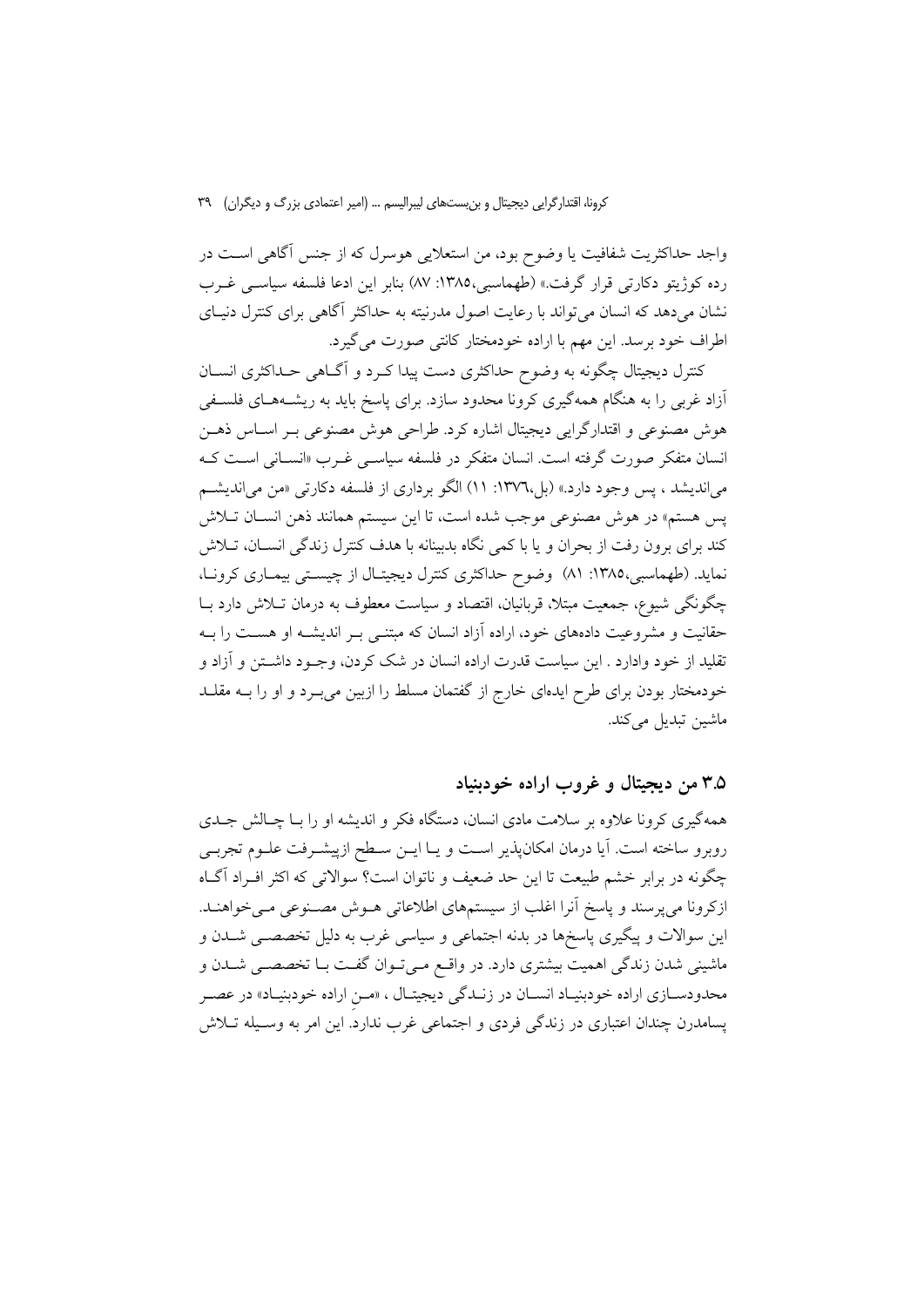مهندسی سیستمهای دیجیتال جهت ارتقای هوش مصنوعی به «من دیجیتال» صـورت گرفتـه است.

در فلسفه سیاسی غرب من خودبنیاد ریشه در آرای دکارت دارد. بنابر نظر او جمع اراده و اندیشه به تولد انسان انسان زمینی فارغ از متافیزیک میانجامد. «من یا ذهن یکسره آگ**اه**ی است و واجد وضوح و شفافيت است.» (نك. دكارت، ١٣٨١: ٤١) هوش مصنوعي با اقتبـاس این الگو از من اندیشنده انسانی، تلاش دارد بـه وضـوح و شـفافیت در امـر آگـاهی بخشـی تبدیل شود. تلاش برای پاسخ به همه مسائل و ابتکار در تخصصی ســاختن و بکــارگیری آن موجبات خلع ید ذهن انسان از توانایی اندیشبدن در همه موضـوعات، بـه موضـوع خـاص دارد. کرونا با چالشی که در برابر ناتوانی فردی انسان بـرای درمـان و کنتـرل بیمـاری ایجـاد کرد، من دیجیتال را در برابر من خودبنیاد اعتبار بخشید.

تلاش مهندسی هوش مصنوعی و سیستمهای فناوری جدید برای دسـتیابی بــه وضــوح حداکثری ذهن انسان، براین فرضیه استوار است که ماهیت ذهن انسان مکشـوف اسـت. لـذا هوش مصنوعی با دستیابی به این وضوح حداکثری مـیتوانـد بــه «مـن خودبنیـاد دیجیتـال» تبدیل گردد که همانند انسان میتواند علاوه بر طراحی، جهان بیرون از خـود را درک نمایــد و نسبت به رخدادهای مختلف تصمیمات متفـاوت بگیـرد. (طهماسـبی،١٣٨٥: ٨٢) در قـرن بیست و یک هوش مصنوعی با ارتقای خود به این سطح از کارآمدی توانسته است خـود را به عنوان «من خودبنیـاد» کـه دارای آزادی اراده اسـت، نـزد انسـان غربـی تعریـف نمایـد و سطحی ازاعتماد را حوزه عمومی و خصوصی بدست آورد.

من ديجيتال با ارتقاى كنترل ديجيتال ذهـن انسـان توانســته اسـت مشـروعيت نسـبي در زندگی غربی برای خود ایجاد کند. در واقع «اعتماد بـه اراده خودبنیـاد انسـان کـه ریشــه در فلسفه غربی دارد، امروزه با تغییر موضوع خود از فرد به سیستم ، انسان را مقلد خود ســاخته است.» (Bourke,2011,65)به همین دلیل مشاهده می شود که سندیت و اعتبار اراده، اندیشـه و أزادي انسان غربي در برابر توانايي هوش مصنوعي با چالش جدي روبـرو شــده اسـت. بــه عنوان مثال ازابتدای همهگیری کرونا اعتماد به هوش مصنوعی که زیرساختهای علمی غـرب را در اختیار دارد، برای مبارزه با کرونا بیشتر از یافتههــای فــردی مــورد اعتمــاد قــرار گرفتــه است.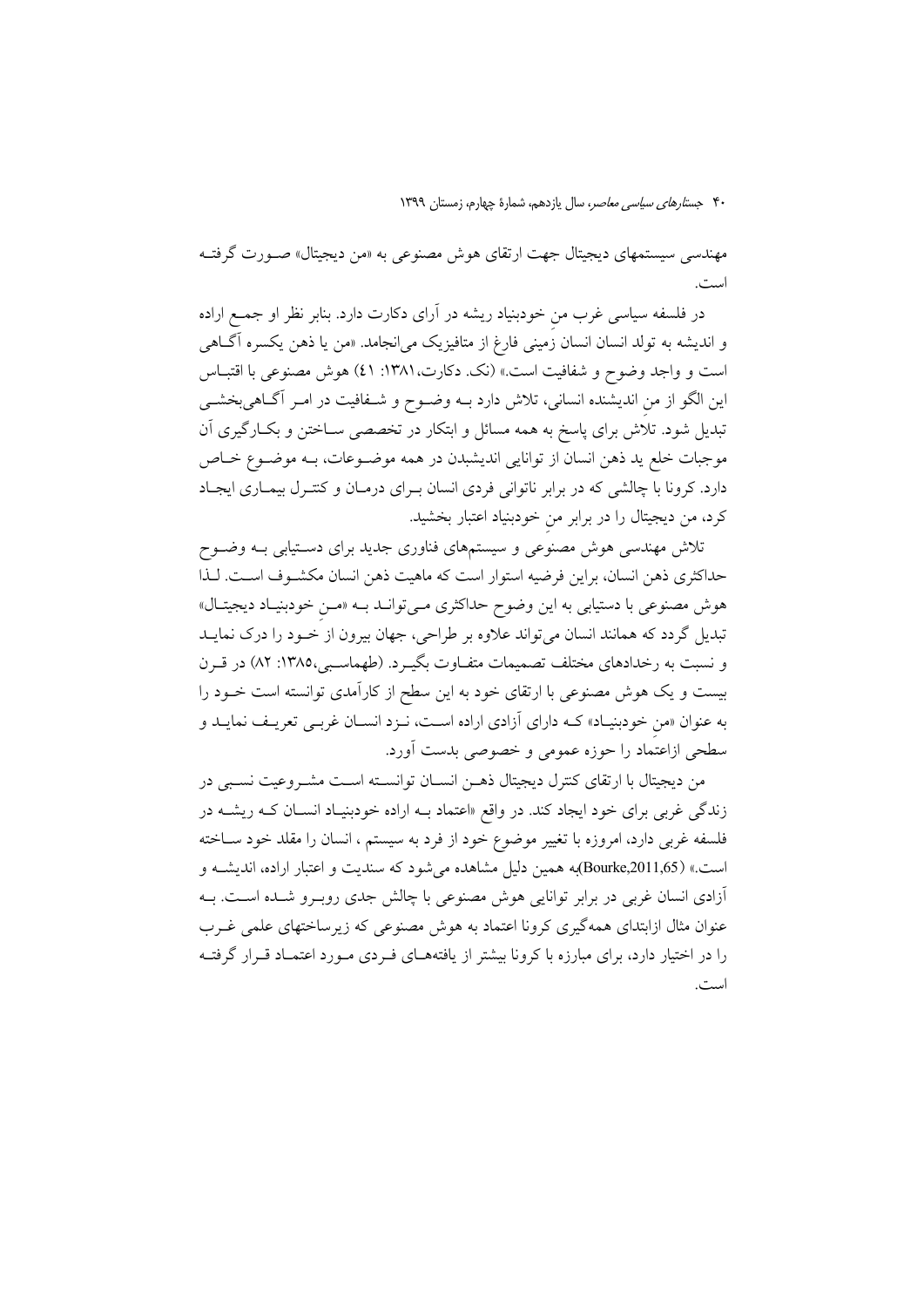#### ۴.۵ خودسانسوري ديجيتال

همهگیری کروناویروس با پنهانکاری و سانسور اطلاعات رخ داد. همه کشورهای جهـان بــه رغم آگاهی رسانهای از شیوع کرونا، فعالیتهای تجاری و مسافرتی خود با کشـورهای درگیـر یا بحران را ادامه دادند. اما با مهندسی اطلاعات توسط هوش مصنوعی تبلاش کردنید جبوزه فردی و اجتماعی را تحت کنترل خود درآورند که به خودسانسوری انجامید. خودسانســوری در غرب با وضع قوانین سختگیرانه ، ایجاد محدودیتهای معطوف بـه نگرانـی از قضـاوت دیگران و تنهایی شاید مهمترین جلوههای کنترل دیجیتال اطلاعات توسط حکومتهای غربے بود.(Tufekci,2017,42) خودسانسوری دیجیتالبه هنگام همگیری کرونا با تبلیغ فاصلهگـذاری اجتماعی، رعایت قوانین بهداشتی سلامت عمومی، جداسازی بیمـار از دیگـران و مهمتـر از همه اختصاص حق درمان به سیستم بهداشتیتحت نظـر حاکمیـت در جامعــه غربـی رخ داد. این مهم با اساس آزادی فرد که در فلسفه سیاسی غـرب ریشــه دارد در تنــاقض کامــل قــرار دار د.

فلسفه سیاسی غرب از دوره رنسانس با انتقـاد از سیســتم سانســور حاکمیــت کلیســا بــر آزادی بیان،عقیده و رفتار فرد تأکید دارد. در واقع رنسانس و مدرنیته با طـرح مدینــه فاضــله ليبراليستي اقتدار ينهان حاكميت كليسا و يادشاه را در ذهن انسان به زير ســوال بردنــد. بنــابر مباحث مطرح «در تاريخ مدرن غرب خودسانسـوري شـايد مهـمتـرين سـازوكار انضـباطي حکومت کلیسا و یادشاهی بود که با نقدهای فلسفه مدرن در ظـاهر امـر بـه حاشـیه رفـت.» (لوین، ۱۳۸۰: ۲۱)تأکید بر حق آزادی فرد و مبـارزه بـا خودسانسـوری را مـی تـوان در آثـار دکارت با اراده خودبنیاد، کانت با آزادی اراده، جان لاک و روسو با ایده حـق اَزادی انتخـاب در برابر قدرت فائقه حکومت، اسـپینوزا آزادی اخــلاق کــاربردی و نظــرات دیگــر فلاســفه ليبرال دموكراسي يافت.

دولت-ملتهای غربی با پیروی از این ادعای لیبرالیستی طی پنج قرن مـدعی آزادی و فقـدان خودسانسوری بودند. اما پیشرفت هــوش مصــنوعی و گسـترش زنــدگی دیجیتـال موجــب گردید تا استفاده از کنترل دیجیتال به مهمترین ابزار انضباطی حاکمیت تبـدیل گـردد.«تــأمین امنیت که در فلسفه سیاسی غرب از وظایف محوله جامعه به دولت است، در عصر دیجیتـال به ابزار برای کنترل اجتماع تبلدیل شده است.»(Dragu and Yonatan,2020,31) حاکمیت دیجیتال به کمک رسانه های جمعی و فضای مجازی برای تثبیت نظـام کنتـرل شـده خــود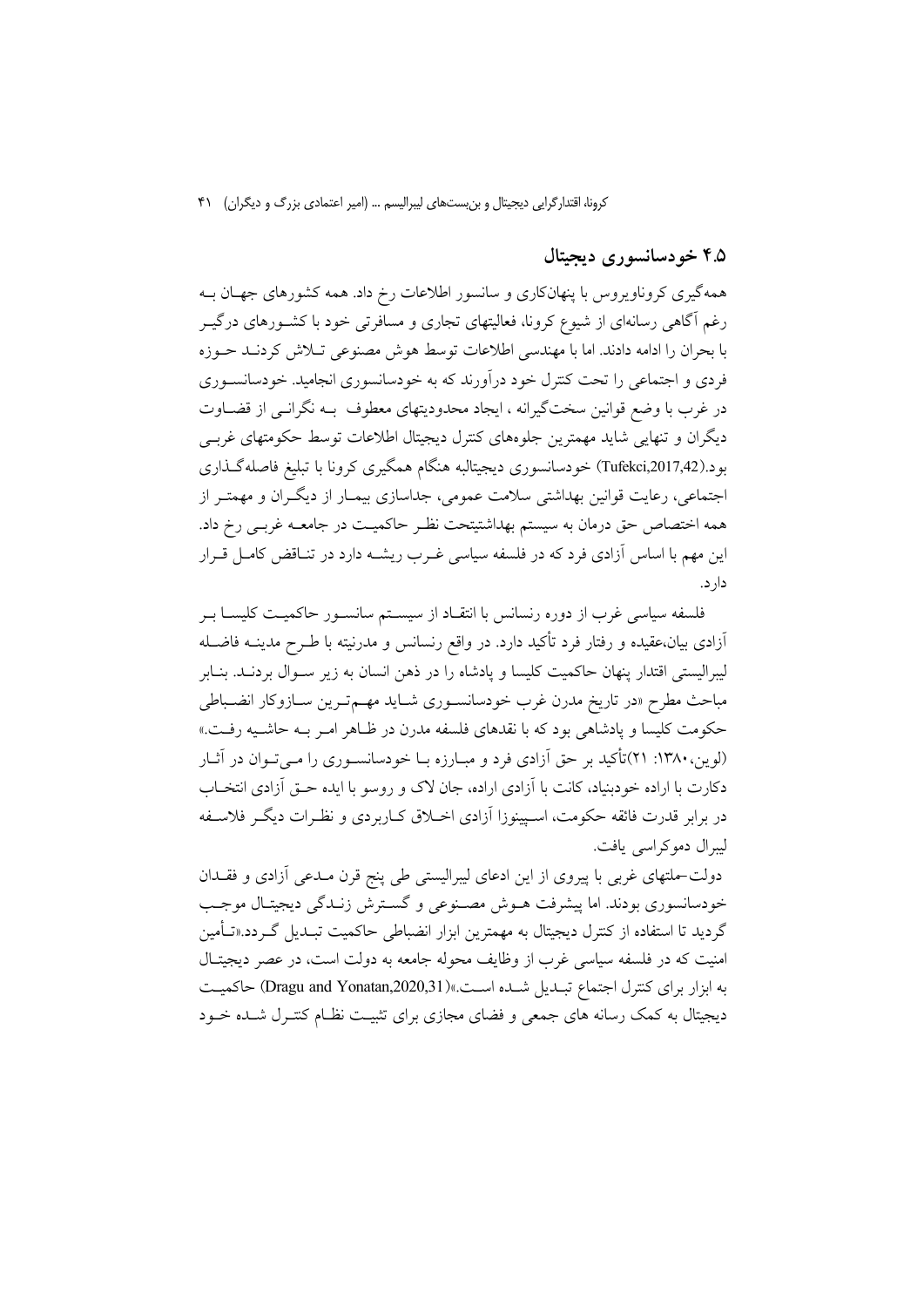تلاش دارند با تولید نوع جدیــدی از جامعــه پــذیری سیاســی کــه برمبنــای خودسانســوری دیجیتال است، از پیدایش قرائتهای متضاد با اقتدارگرایی دیجیتال ممانعت کند.

حجم بالای اطلاعات و پروپاگاندای رسانهای در غرب از زمـان شـیوع کرونـا تـا کنـون موجب شد تا نوعي خودسانسوري در اظهـار عقيـده در مـورد چيســتي كرونــا و چگــونگي درمان آن، نقد سیاستهای کنترلی دولت و نحوه مواجهه بـا معترضـین ایــن سیاسـتها در بــین اکثریت جامعه غرب حاکم گردد.

مردم با آگاهی از نظارت همه جانبه فعالیتهای فیزیکی و دیجیتال آنها برای پیش بینبی رفتار مطلوب و نامطلوب و باعلم به اقدامات از پیش برنامهریزی شده هــوش مصــنوعی ، بــه خودسانســوري انضــباطي بــه بهانــه تــأمين امنيــت و ســـلامت روي مــي[وردنــد. (Tufekci.2017.29)

بنابراین می تبوان گفت بیا حاکمیت اقتبدار گرایی دیجیتیال در غیرب، خودسانسبوری دیجیتال موجب محدودیت آزادی بیان، عقیده ورفتار بـرای کــاربران تحــت نظــارت هــوش مصنوعي شده است.

## ۵.۵ دمو کر اسی دیجیتال یا کنترل پیش دستانه

بی طرفی تکنولوژی دیجیتال مهمترین ادعای حامیان دموکراسی دیجیتال است. «ایـن نـوع از دموکراسی به ارجاع هرگونه فعالیت سیاسی که در آن از اینترنت استفاده شود، گفته می شـود كه بازيگران اصلي آن دولت، رسانهها، ســازمانها و شــهروندان هســتند.» ( @Coleman,2009,8) بی واسطگی در تبادل اطلاعات بین شهروندان و دولت مهترین ویژگی دموکراسبی دیجیتـال است که آنرا به یک دموکراسی مستقیم تبدیل می کند و در شکل عملی نمونـهای محـدود از دمو کراسی مدرن است. (رشاد و آهنگران،۱۳۹۸: ٦٥) مولفههای تحقیق دموکراسی دیجیتـال رعایت مـواردی چـون: شـفافیت، مشـارکت مردمـی ، نظـارت مسـتمر، مبـارزه بـا فسـاد، پاسخگویی و مسؤولیت اثبات مشروعیت دولت می باشد کـه بـه صـورت آرمـانی از فلســفه سیاسے غرب تأثیر پذیرفته است.

نکته مغفول در تعریف حامیان دموکراسی دیجیتـال آن اسـت کـه بـرخلاف دموکراسـی مدرن این نوع از حاکمیت حاصل تعامل و همکاری دولت بـا ســازمانها و نهـادی صــنعتی مخصوصا هوش مصنوعی برای کنترل جامعه است. در صورتی کـه در دموکراسـی مـدرن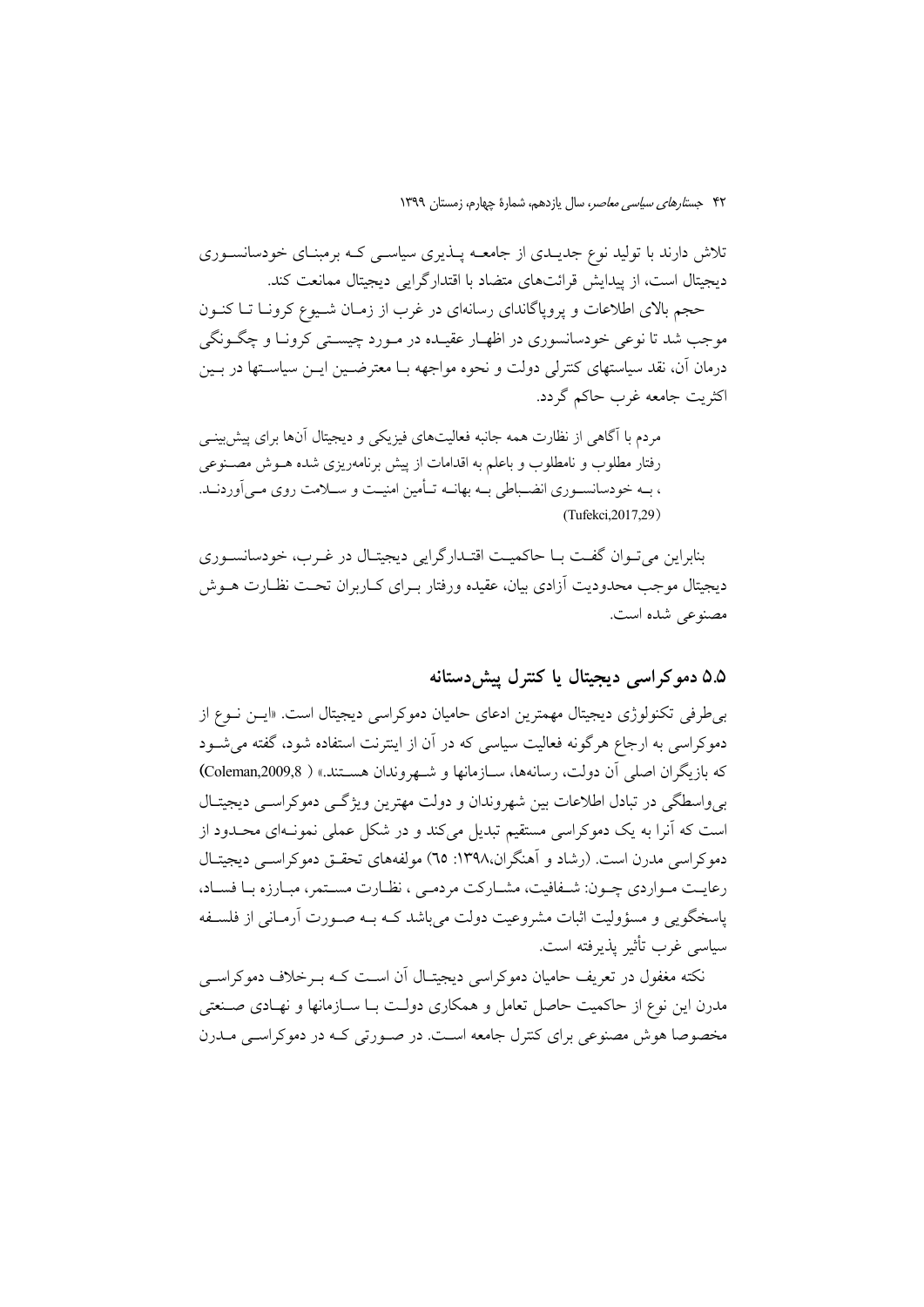قرارداد اجتماعی به تأسیس دولت و دموکراسی مے انجامیــا.(Dragu and Yonatan,2020,17 ) با توجه به این تعریف ، رخداد کرونا چگونه با کمک تکنولوژی از شکل گیــری مقاومــت در برابر حاكميت اقتدارگرايانــه ديجيتـال جلــوگيري كــرده اســت؟ در پاسـخ مــيتـوان گفــت تکنولوژی دیجیتال برای کنترل بحرانهای همانند کرونا توسط دولت و تکنولوژی هوشـمند ، به کنترل پیش دستانه شهروندان کمک کرده است.

کنترل پیش دستانه گونهای از نظام کنترل جمعی است کـه ریشــه در فلســفه مــدرن دارد. مدرنيته با تعريف انسان به عنوان سـوژه فعـال يـا همـان اراده خودبنيـاد و اسـتفاده از علــوم تجربی برای ساماندهی اجتماع، بر پیشگیری از گونههای مقاومت فردی و جمعی بــا تمرکــز بر آگاهی پیشین تأکید دارد.«این جهان به موجود آگاه ، از پیش داده شده اسـت. و توسـط او به مثابه یک کل تجربه می گردد و بنیاد همه کردارهای علمـی، اخلاقـی و سیاسـی اجتمــاعی است.» (بل،١٣٧٦: ٣٩٤) بنابر اين تعريف به گفته ميشل فوكو

هر انسان بايد بر اساس الگوهاي از پيش تعيين شـده اجتمـاعي، سياسـي، اخلاقـي و فرهنگي پيش ازخود بيانديشد و عمل كند. اگـر بــا اراده خودبنيــاد و عقلانيــت محــض خود گونه ای متفاوت از رفتار را نشان دهد، به عنوان گونـه ای از مقاومـت و سركشـی تبديل شده است. (ضيمران، ١٣٨٥: ٧٢)

این تعریف نشان می دهد که تنــاقض اَشــکار در بنیــان فلســفه سیاســی غــرب در مــورد تعریف اَزادی انسان وجود دارد که اقتدارگرایی دیجیتال با الگو بــرداری از اَن تــلاش دارد از تحقق دموکراسی دیجیتال در فضای نت جلوگیری نماید.

كنترل پيش دستانه ديجيتال با تمركز بر نظام اعتبار اجتمــاعي و خودسانســوري ديجيتــال، زمینه تولد من دیجیتال را فراهم آورده است که تحت نظارت گونهای بسته از نظام فرهنگے ٍ، سیاسی، اجتماعی و اقتصادی است. به عنوان مثال در همه گیری کرونـا رسـانههـا، دولـت و سازمانهای غرب هرنــوع پیشــرفت علمــی در جهــان خــارج از غــرب را نامشــروع تعریــف کردهاند. (Brown,2020,)سیاست قرنطینه در انگلستان، فرانسه، آلمان، ایتالیــا، آمریکــا و دیگــر کشورهای غربی طی این مدت با نقد سیاستهای بهداشتی و سـلامت در کشـورهای هماننــد چین، روسیه و ایران با این ادعا که استاندارهای جهانی را ندارد و یا با الگوهـای دموکراســی غربی ناهمخوان است (، هرگونه مقاومت و اعتراض داخلی افراد و یا جامعه علیـه امنیــت و سلامت کل شهروندان تفسیر کردهانــد. نتیجــه ایــن سیاســت شــکل گیــری نــوعی کنتــرل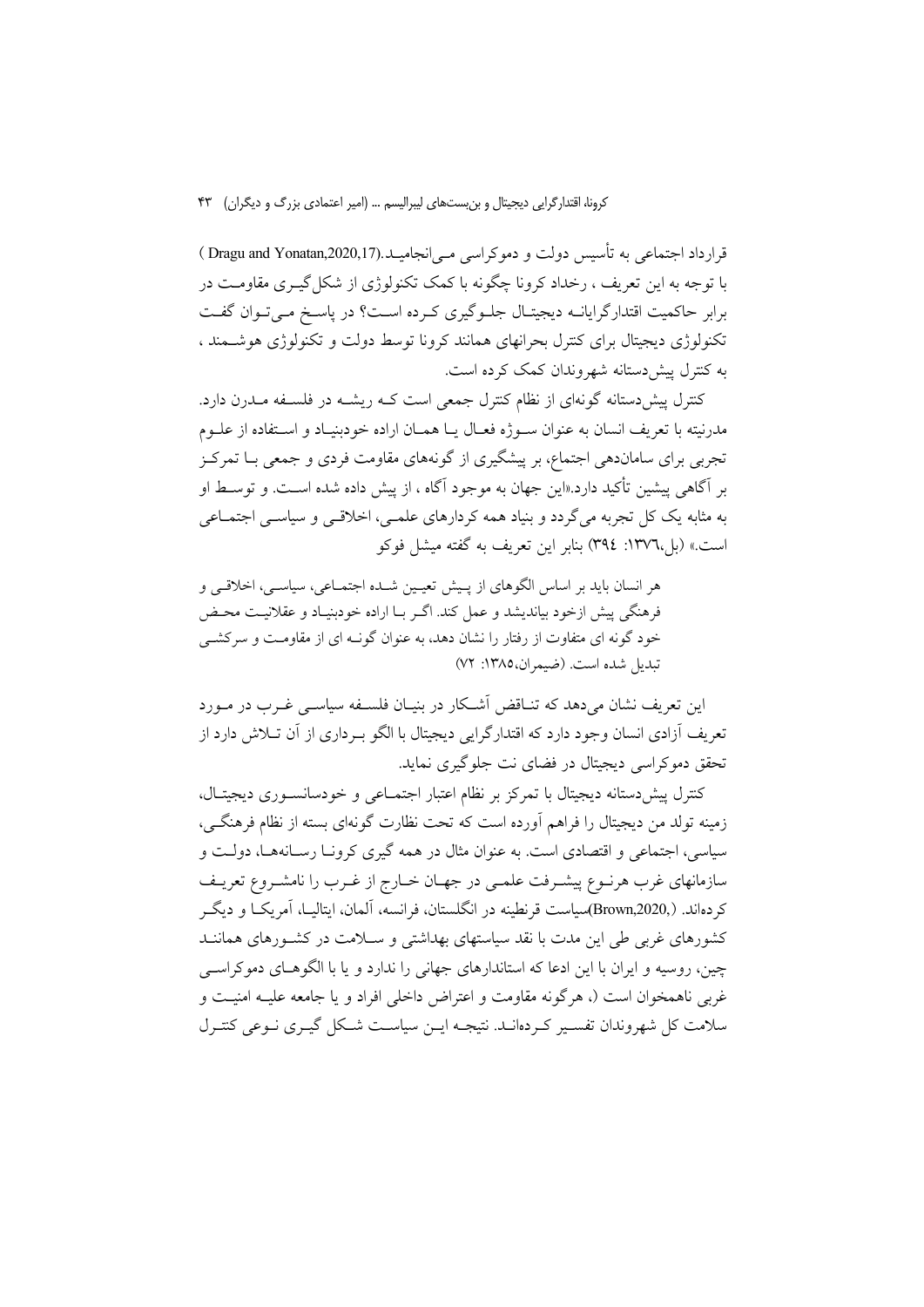پیش دستانه است که جامعه به صورت خودبنیاد، مقاومتها و اعتراض را پیش ازبوجـود آمــدن خشی می سازد، که نشانگر موفقیت اقتدارگرایی دیجیتال در برابر دموکراسی دیجیتال است.

# ٦. نتيجه گيري

اقتدراگرايي ديجيتال به كنترل هوشمندان شهروندان با استفاده از امكانات اطلاعاتي رسـانههـا و فضای مجازی اشاره دارد. سیاستی که هوش مصنوعی از اراده انسانی فرات رفتـه و آزادی فردي ذيل نوعي ازآگاهي بخشي در گفتمان اطلاعاتي ديجيتال محدود مي شـود. همــهگيــري بیماری کرونا در سطح جهان غرب، چـالش۵مـای فلسـفی آن در زمینــه آزادی فــرد را بــرملا ساخت. ناتوانی برای مواجهه با کرونا ویروس در سطح تکنولوژی بهداشتی موجب شـد تـا دولتهای غربی در یک سیاست کلی هرگونه مقاومت در جامعه خود را پـیش ازشـکل گیـری كنترل نمايند. اعتراضات فردي و اجتمـاعي توسـط هــوش مصـنوعي در فضـاي مجـازي و رسانههای جمعی به دلیل مخالفت با سیاستهای حاکمیت دیجیتال، کنترل شد. این مهـم بــا توليد نظام اعتبار اجتماعي ديجيتال، تشويق به خودسانسوري ديجيتال، تربيت مَن ديجيتـال و کنترل پیش دستانه صورت گرفت. بررسی ریشـههـای اقتـدارگرایی دیجیتـال در مواجهــه بـا بیماری کرونا نشان داد که فلسفه سیاسی غرب بـا گــذار از باورهــای لیبـرال دموکراســی بـه اقتدارگرایی موجود در اندیشههای ماکیاولی و هابزی بازگشته است. سیاستی که نشـان مـی-دهد حاکمیت در کشورهای غربـی بـیش از اَنکـه بـر پایـه رضـایت شـهروندان و قـرارداد اجتماعی آنها بنیان شده باشد، بر توافق دولت با صنایع و ساختارهای هوش مصـنوعی قـرار دار د.

#### كتابنامه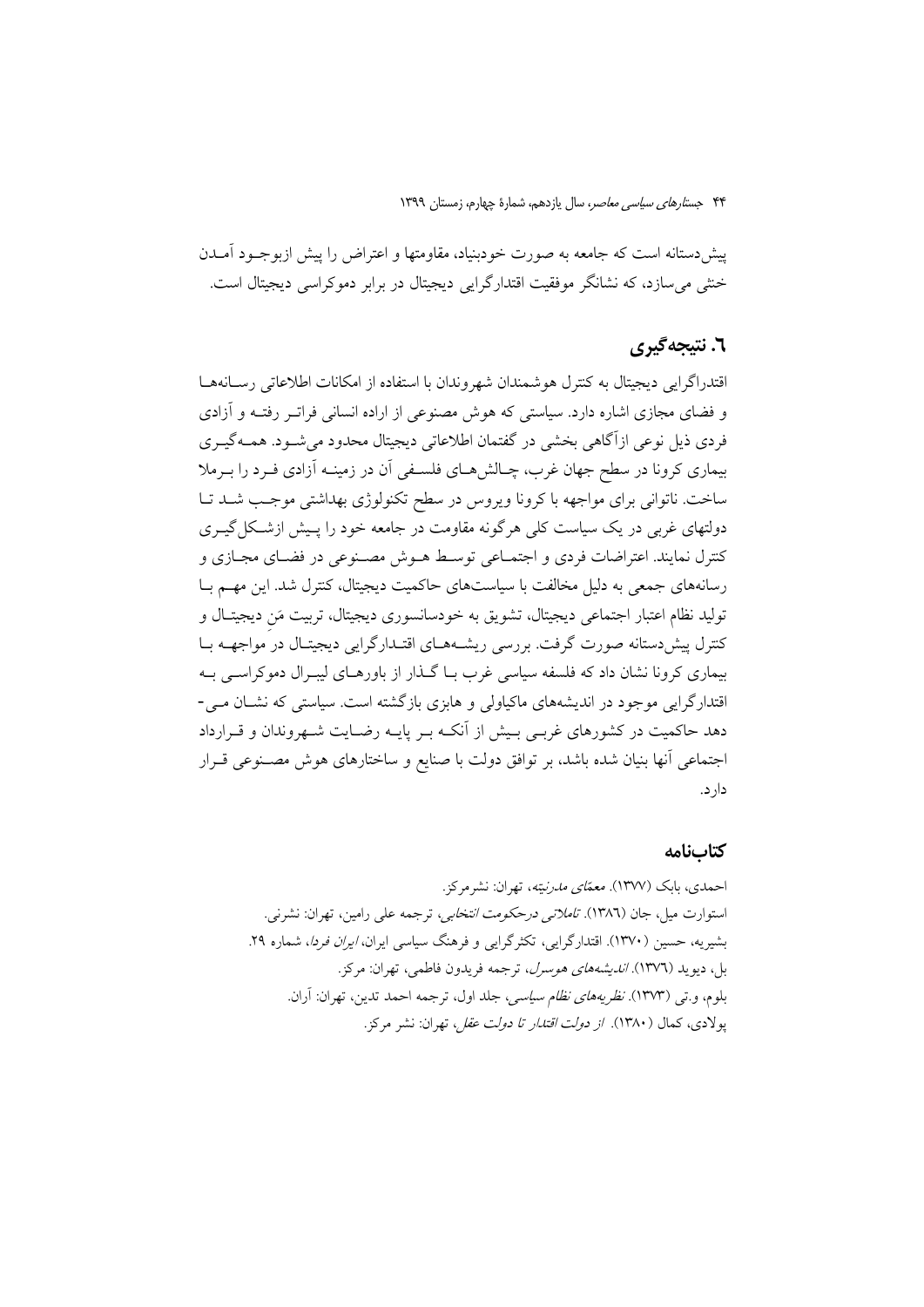توحيدفام، محمد (١٣٩١). «تلازم أزادي و حكومت قانون در انديشه هايك»، فصـلنامه *مطالعــات روابــط بینالملل، دو*ره ٥، شماره ١٨. رشاد، معصومه و روح الله آهنگران (۱۳۹۸). «نقش دولت الکترونیک در تحقـق دموکراســي دیجیتــال»، فصلنامه *مطالعات سیاسی،* شماره ٤٦، دوره ١٢. ريفكين، جرمي (١٣٨٢). *قرن بيوتكنولوژي*، ترجمه حسين داوري، تهران: كتاب صبح. سبزمای، محمدتقی (۱۳۸٦). «جامعه مدنی بهمثابـه قـرارداد اجتمــاعی مقایســه اندیشــههــای هــابز لاک و روسو»، فصلنامه *پژوهش حقوقی،* شماره ۲۲، دوره۹. سلدون، رامان و پیتر ویدسون (١٣٨٤). *راهنمای نظریه ادبی جدید،* ترجمه عباس مخبر، تهران: طرح نو. ضيمران، محمد (١٣٨٥). *ميشل فوكو: دانش و قدرت*، تهران: هرمس. طهماسبي، محمد (١٣٨٣). «روايت افراطي از هـوش مصـنوعي و مسـئله وضـوحناپـذيري ذهـن»، *نامـه فلسفه*، جلد۲، شماره۲. عرب اسدي، زينب و زهرا نيکخواه (١٣٩٦). *کاربرد هوش مصنوعي در مديريت*، تهران: ابرشهر. فوكوياما، فرانسيس (١٣٨٣). «آينده يسا انساني ما»، ترجمه حسين سليمي، تهران: *روزنامه ايران.* قطبی، بابک و دیگران (۱۳۹۹). «مروری بر بیماری کرونا ویـروس»، فصــلنامه *یــژوهش ســلامت*، دوره0، شماره ۳. کاستلز، ایمانوئل (۱۳۸۰). *عصر اطلاعات*، افشین خاکباز و دیگران، جلد ۱ و ۲، تهران: طرح نو. كانت، ايمانوئل (١٣٨٩). *بنياد ما بعـد الطبيعـه اخـلاق*، ترجمـه حميـد عنايـت و علـى قيصـرى، تهـران: خوارزمي. كوهن، جين (١٣٨٣). «حوزه عمومي؛ رسانهها و جامعه مدنى»، ترجمه ليـدا كاووســي، فصـلنامه رســانه، شماره ۳، شماره پیاپی ٥٩. لوين، اندرو (١٣٨٠). *طرح و نقد نظريه ليبرال دموكراسي،* ترجمه سعيد زيباكلام، تهران: سمت. مک کالوم، جرالد.سي (١٣٨٣). *فلسفه سياسي،* ترجمه بهروزجندقي، قم: کتاب طه. وبستر، فرانک (۱۳۸۰). *نظریههای جامعه اطلاعاتی،* ترجمه مهدی داودی، تهران: وزارت امور خارجه. ويژه، محمدرضا (١٣٨٥). «مفهوم تازه حاكميت در حقــوق عمــومي»، مجلــه *سياســي اقتصــادي*، شــماره ٢٣٢, ٢٣٢. وينسنت، اندرو (١٣٧١). *نظريههاى دولت*، ترجمه حسين بشيريه، تهران: نشر ني. هابرماس، يورگن (١٣٩٥). دگرگونبي س*اختاري حوزه عمومي*، ترجمه جمال محمدي، تهران: افكار. يعقوبي، نورمحمد (١٣٨٥). *دولت الكترونيك: رويكرد مديريتي،* تهران: افكار. اليوت، آنتوني و برايان ترنر (١٣٩٠). *برداشتهايي در نظريه اجتمــاعي معاصــر*، ترجمــه فرهنـگ ارشــاد، تهران: جامعهشناسان.